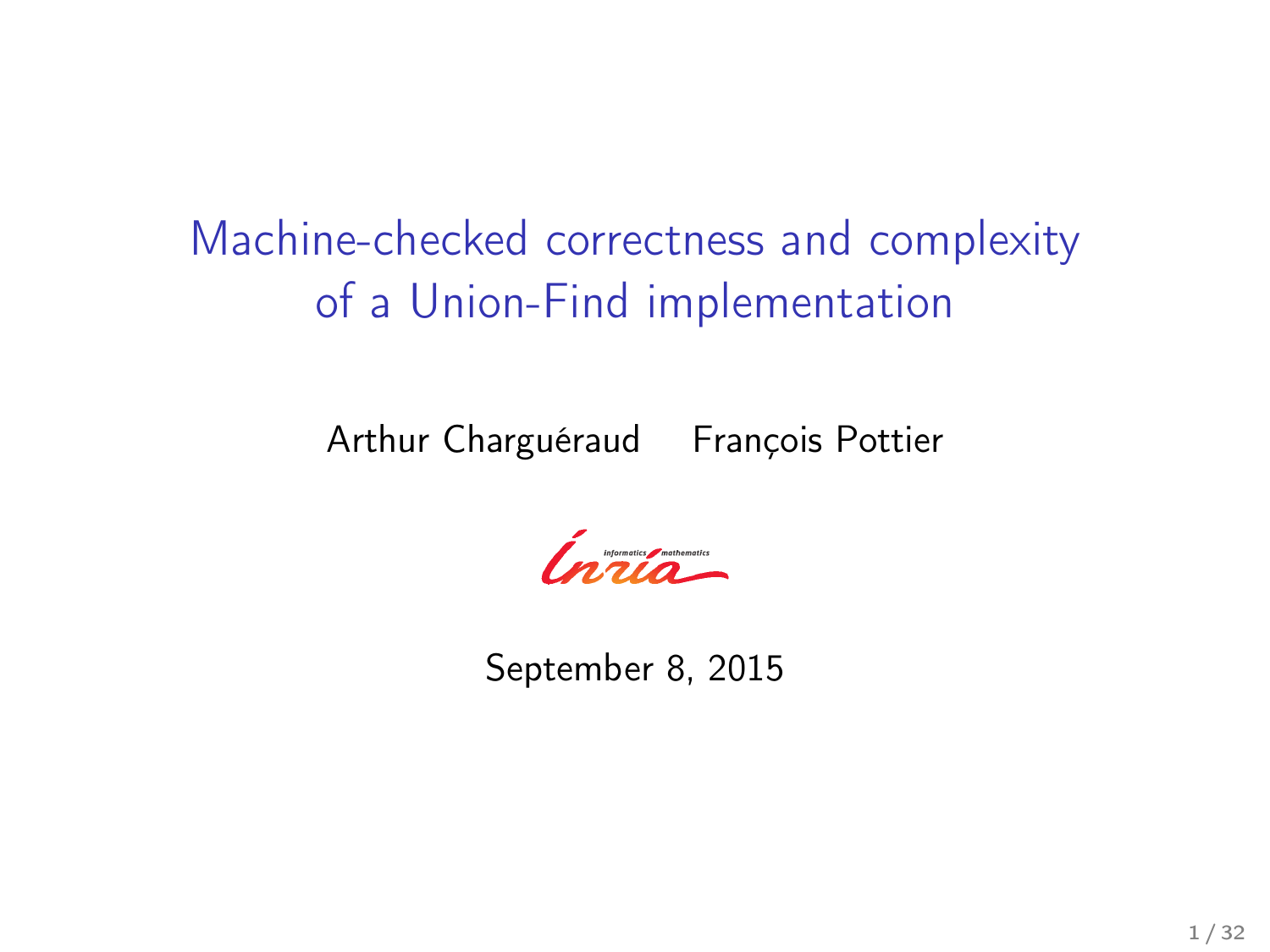## The Union-Find data structure: OCaml interface



type elem val make : unit -> elem val find : elem -> elem val union : elem -> elem -> elem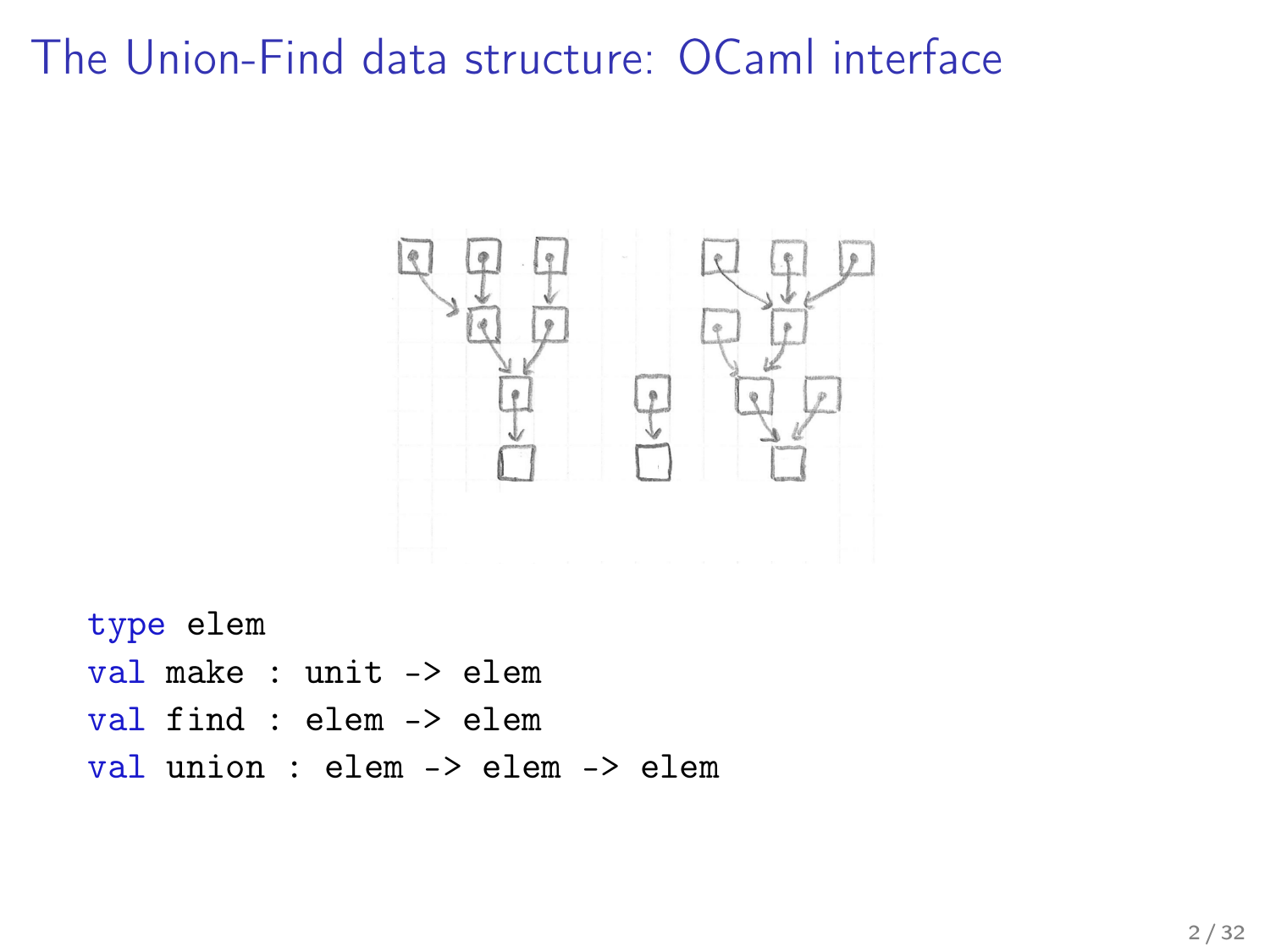## The Union-Find data structure: OCaml implementation

Pointer-based, with path compression and union by rank:

```
type rank = int
type elem = content ref
and content =
 | Link of elem
 | Root of rank
let make () = ref (Root 0)let rec find x =match !x with
 | Root _ -> x
  | Link y ->
     let z = \text{find } y \text{ in}x := Link z:
     z
                                    let link x y =if x == v then x else
                                      match !x, !y with
                                      | Root rx, Root ry ->
                                          if rx < ry then begin
                                           x := Link y;
                                            y
                                          end else if rx > ry then begin
                                           v := Link x:
                                           x
                                       end else begin
                                           v := Link x:
                                           x := Root (rx+1);x
                                          end
                                      |, \overline{\ } -> assert false
```
let union  $x y = link (find x) (find y)$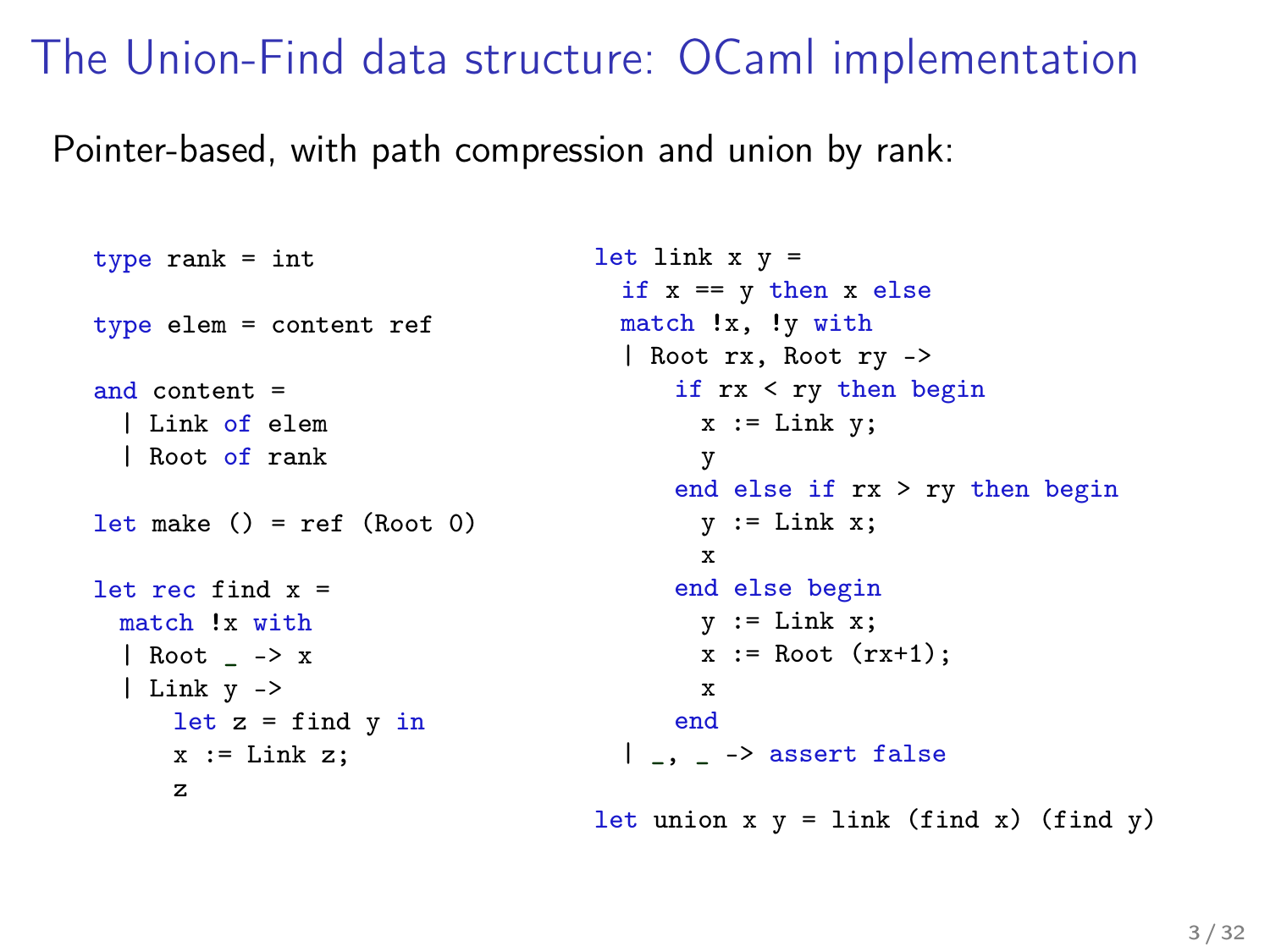# Complexity analysis

Tarjan, 1975: the amortized cost of union and find is  $O(\alpha(N))$ .

 $\rightarrow$  where N is a fixed (pre-agreed) bound on the number of elements. Streamlined proof in *Introduction to Algorithms*, 3rd ed. (1999).

$$
A_0(x) = x + 1
$$
  
\n
$$
A_{k+1}(x) = A_k^{(x+1)}(x)
$$
  
\n
$$
= A_k(A_k(...A_k(x)...)) \quad (x + 1 \text{ times})
$$
  
\n
$$
\alpha(n) = \min\{k \mid A_k(1) \ge n\}
$$

Quasi-constant cost: for all practical purposes,  $\alpha(n) \leq 5$ .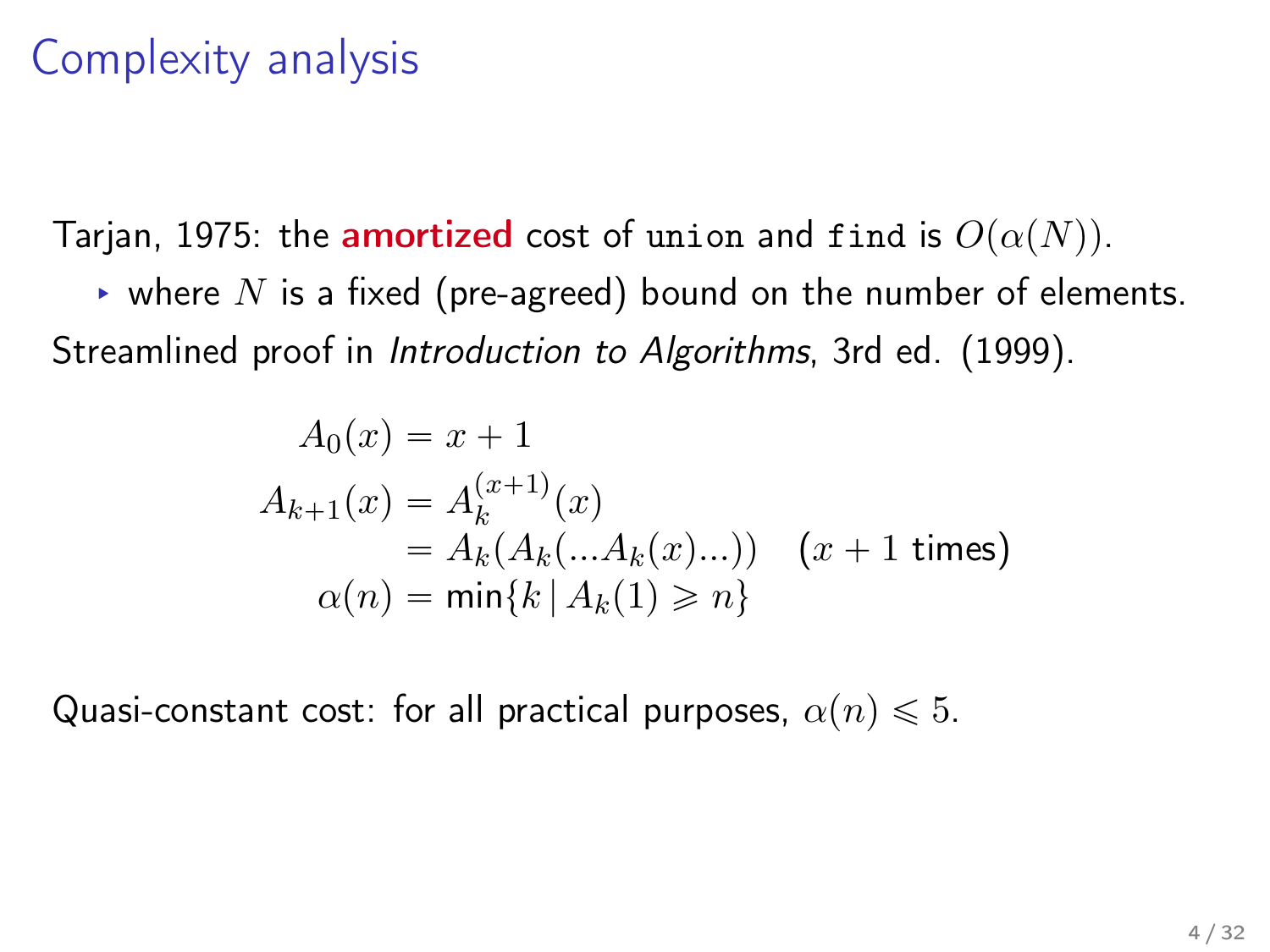# Contributions

- § The first machine-checked complexity analysis of Union-Find.
- ▶ Not just at an abstract level, but **based on the OCaml code**.
- ▶ Modular. We establish a specification for clients to rely on.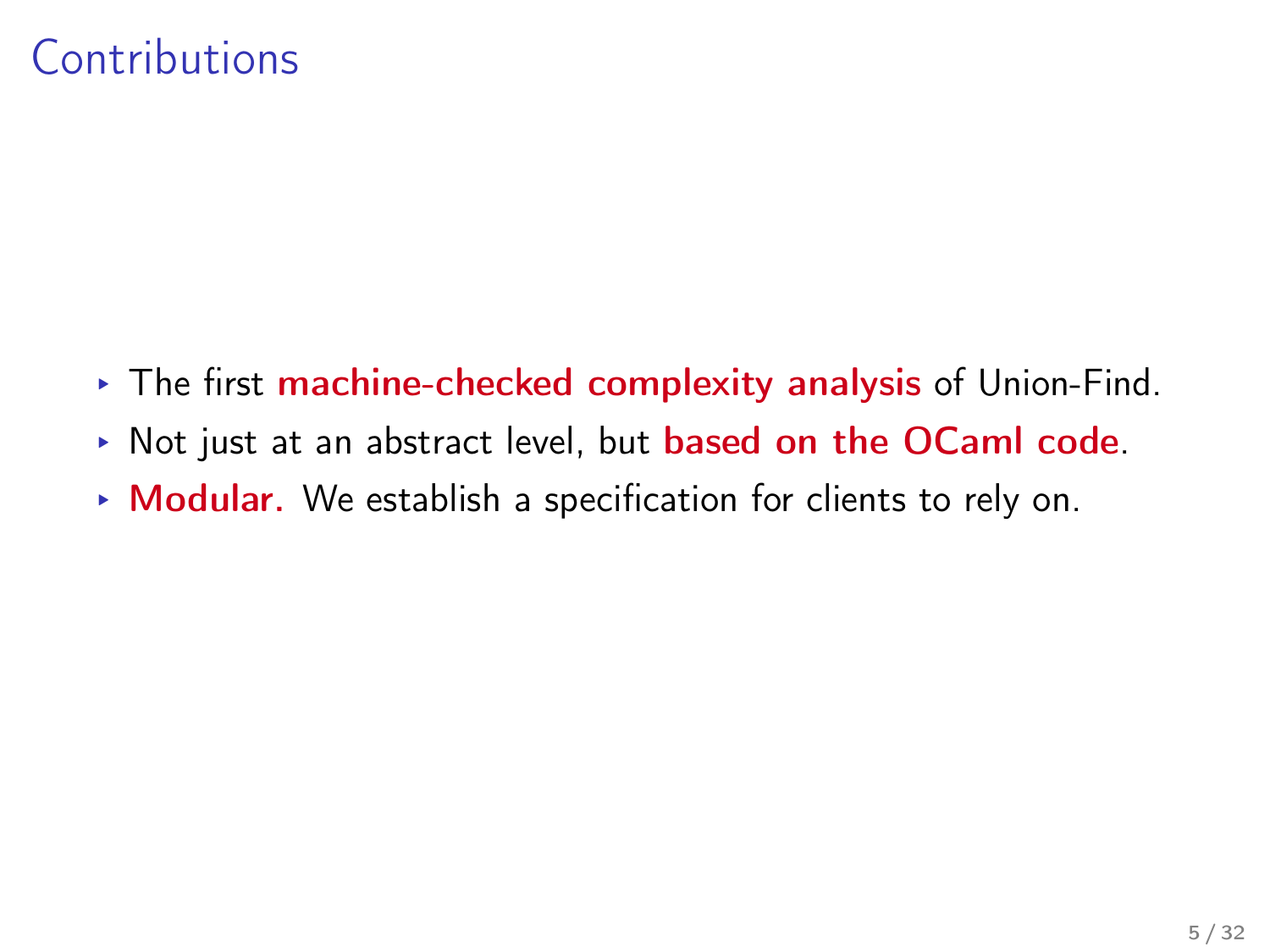# Verification methodology

We extend the **CFML** logic and tool with **time credits**.

This allows reasoning about the correctness and (amortized) complexity of realistic (imperative, higher-order) OCaml programs.

Space of the related work:

- $\triangleright$  Verification that ignores complexity.
- $\blacktriangleright$  Verification that includes complexity:
	- § Proof only at an abstract mathematical level.
	- § Proof that goes down to the level of the source code:
		- $\rightarrow$  with emphasis on automation (e.g., the RAML project);
		- $\triangleright$  with emphasis on expressiveness (Atkey; this work).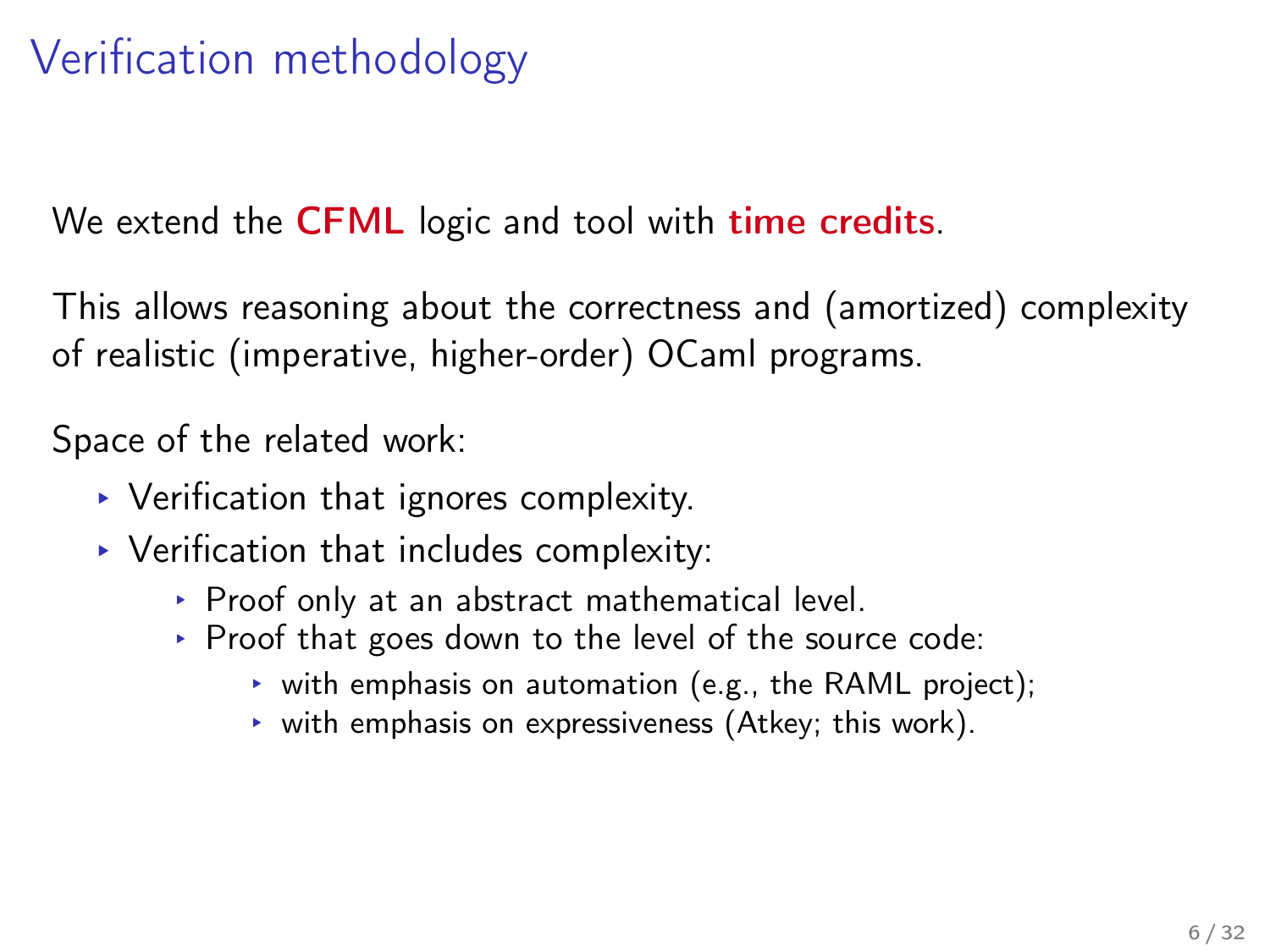#### <span id="page-6-0"></span>[Specification](#page-6-0)

[Separation Logic with time credits](#page-11-0)

[Union-Find: invariants](#page-20-0)

[Conclusion](#page-29-0)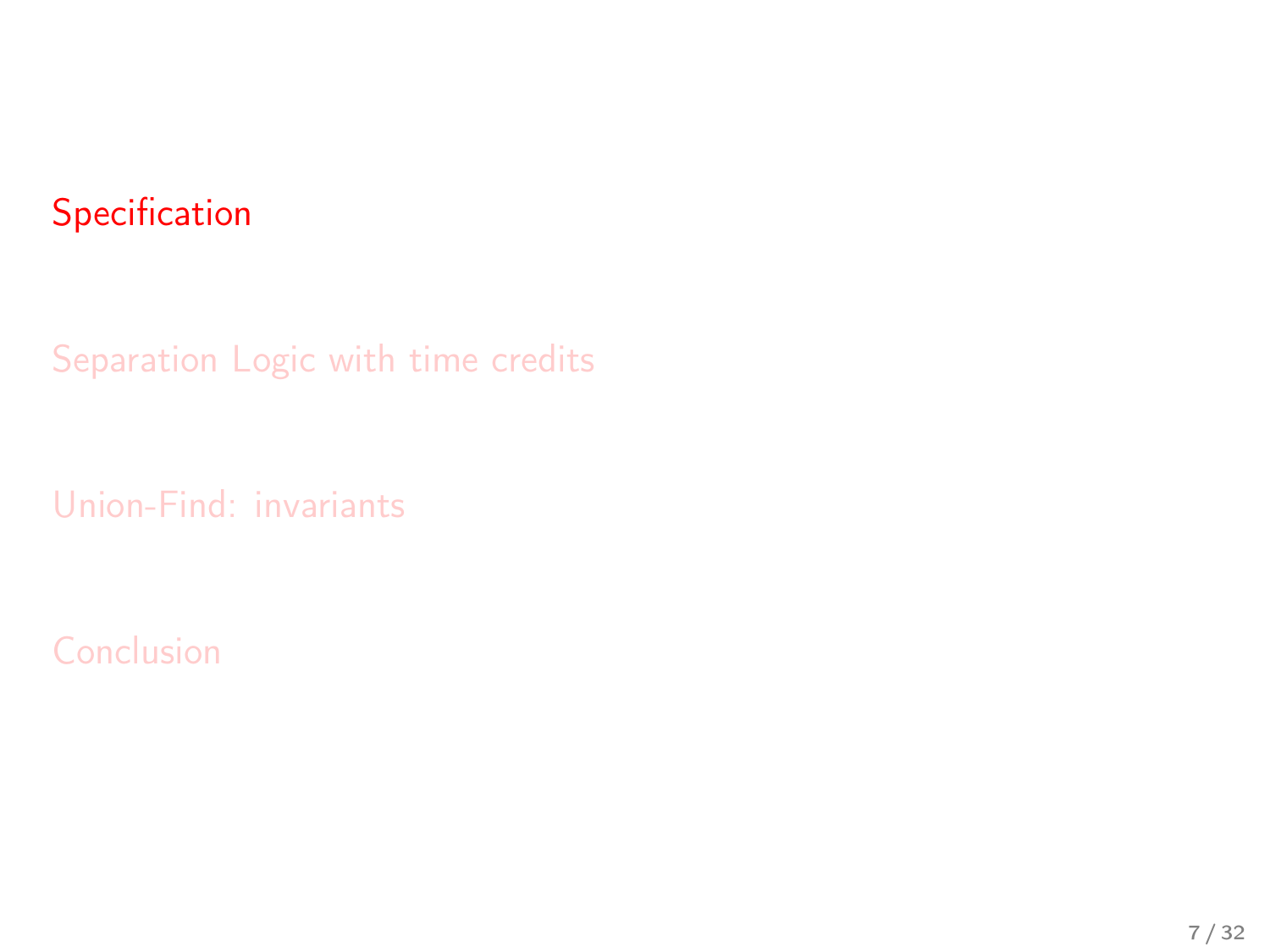# Specification of find

```
Theorem find_spec : \forall N \ D \ R \ x, \ x \in D \rightarrowApp find x
       (UF N D R \star $(alpha N + 2))
       (\text{fun } r \Rightarrow \text{UF } N \text{ D } R \star \setminus [r = R \text{ x}]).
```
The **abstract predicate** UF  $N$  D  $R$  is the invariant. It asserts that the data structure is well-formed and that we own it.

- $\rightarrow$  D is the set of all elements, i.e., the domain.
- $\blacktriangleright$  N is a bound on the cardinality of the domain.
- $\triangleright$  R maps each element of D to its representative.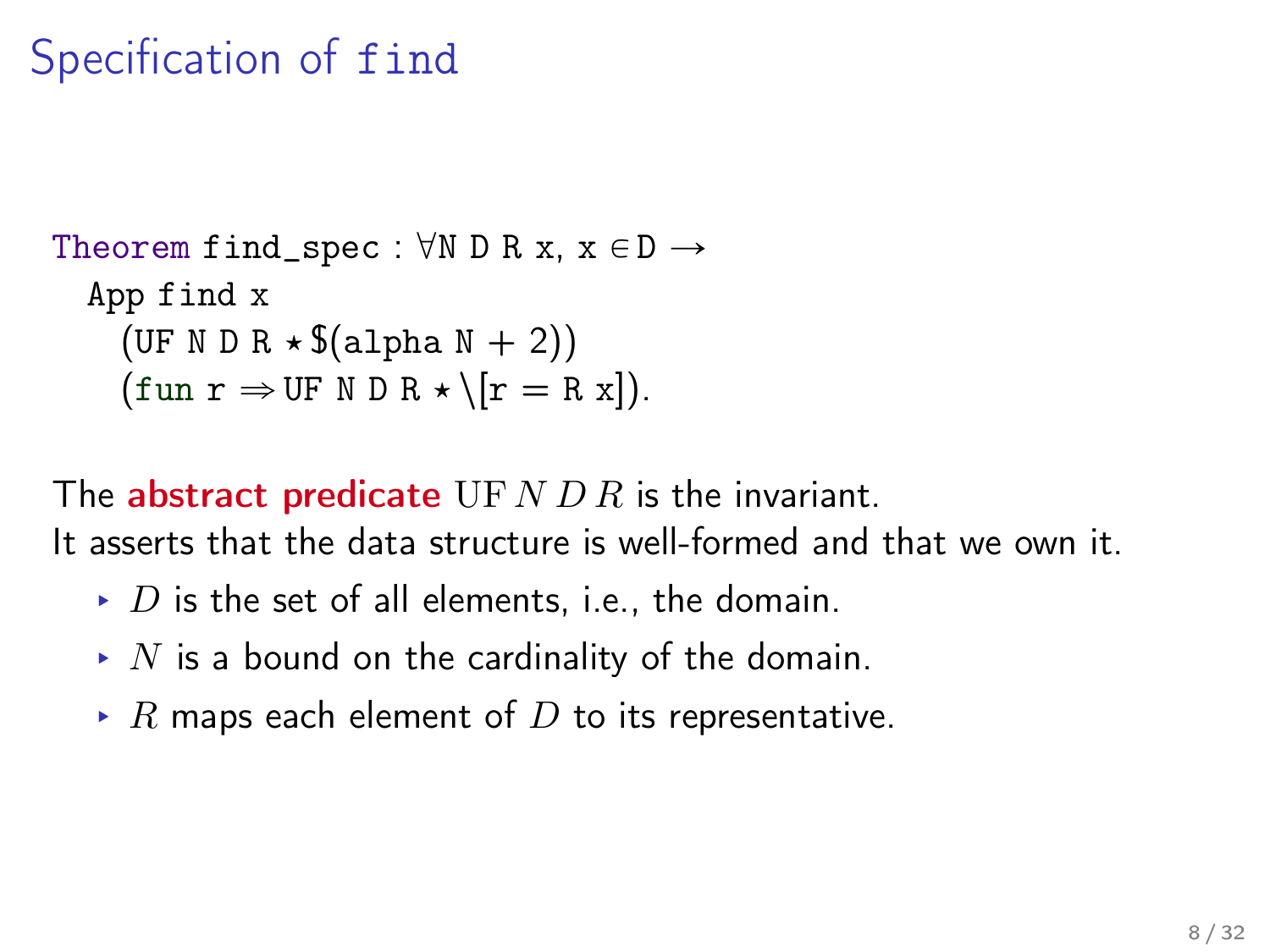# Specification of union

```
Theorem union_spec : \forall N \ D \ R \ x \ y, \ x \in D \rightarrow y \in D \rightarrowApp union x y
     (UF N D R \star $(3*(alpha N)+6))
     (fun z \RightarrowUF N D (fun w \Rightarrow If R w = R x \lor R w = R y then z else R w)
         \star [z = R x \vee z = R y]).
```
The amortized cost of union is  $3\alpha(N) + 6$ .

- Exert Reasoning with  $O$ 's is ongoing work.
- ▶ Asserting that the worst-case cost is  $O(\log N)$  would require non-storable time credits.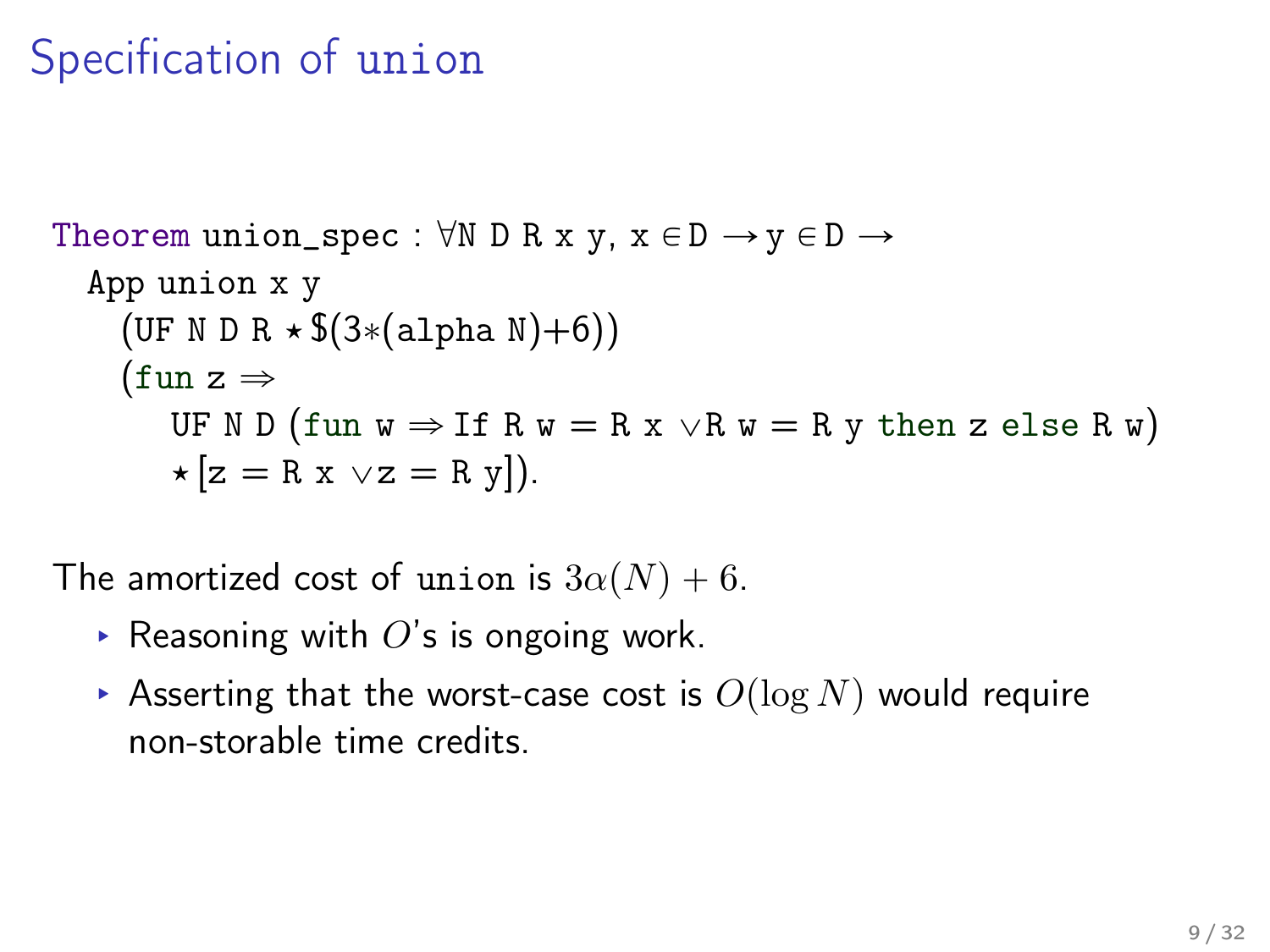```
Theorem make_spec : \forall N D R, card D \lt N \rightarrowApp make tt
      (UF N D R \star $1)
      (\text{fun } x \Rightarrow \text{UF } N \text{ (D } \cup \{x\} ) R \star \{x \notin D\} \star \{R x = x\}).
```
The cost of make is  $O(1)$ .

At most  $N$  elements can be created.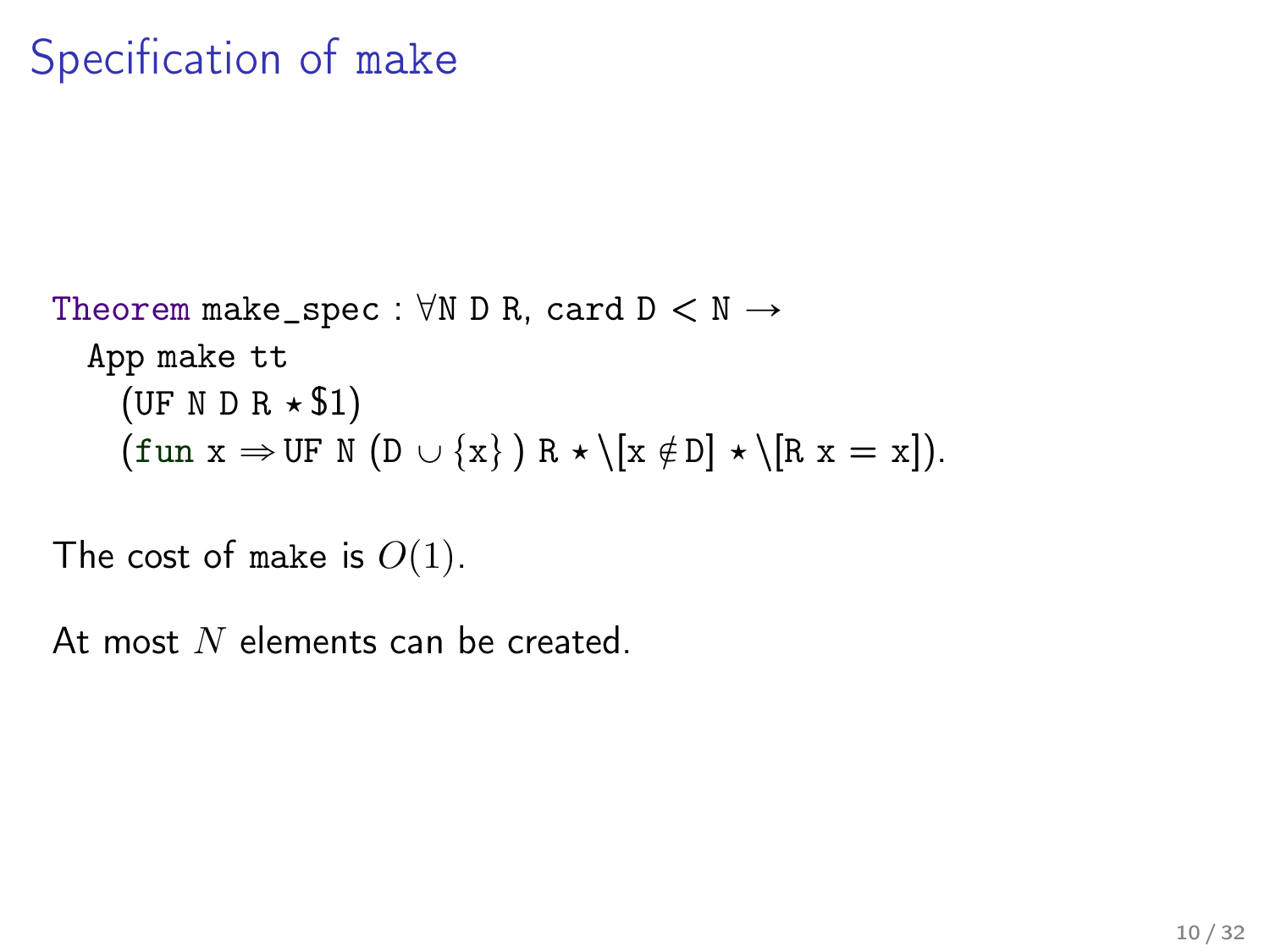Specification of the ghost operations

```
Theorem UF\_create : \forall N,
    \[\n\ \bigcap \ \triangleright (\text{UF N } \oslash \text{id}).\]
```

```
Theorem UF_properties : \forall N \ D \ R, UF N D R \triangleright UF N D R \star[(card D \leq N) \wedge\forall x, (R (R x) = R x) \wedge(x \in D \rightarrow R x \in D) \land(x \notin D \rightarrow R x = x).
```
UF\_create initializes an empty Union-Find data structure. It can be thought of as a ghost operation. N is fixed at this moment.

UF\_properties reveals a few properties of  $D$ ,  $N$  and  $R$ .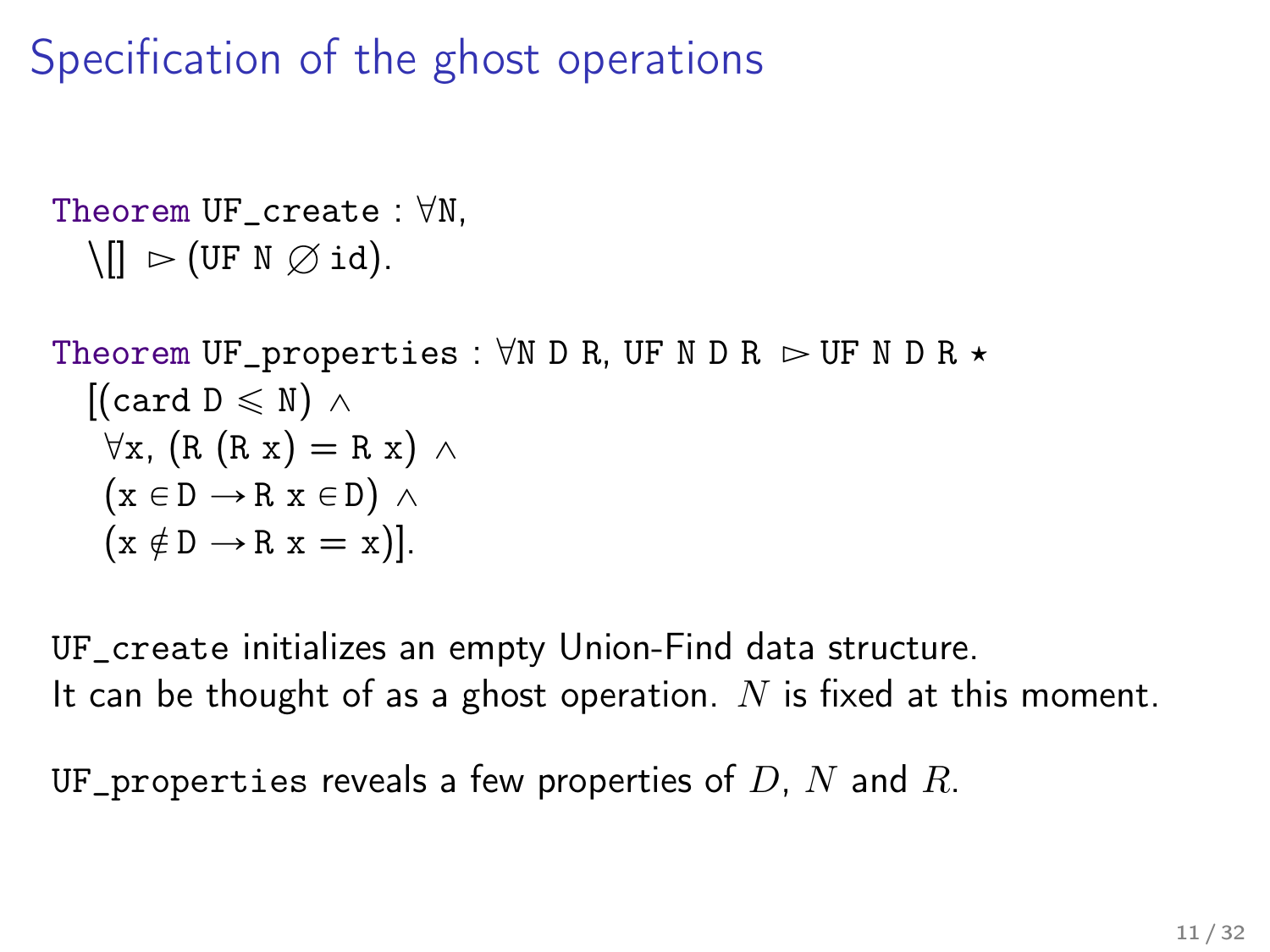#### <span id="page-11-0"></span>[Specification](#page-6-0)

#### [Separation Logic with time credits](#page-11-0)

[Union-Find: invariants](#page-20-0)

#### [Conclusion](#page-29-0)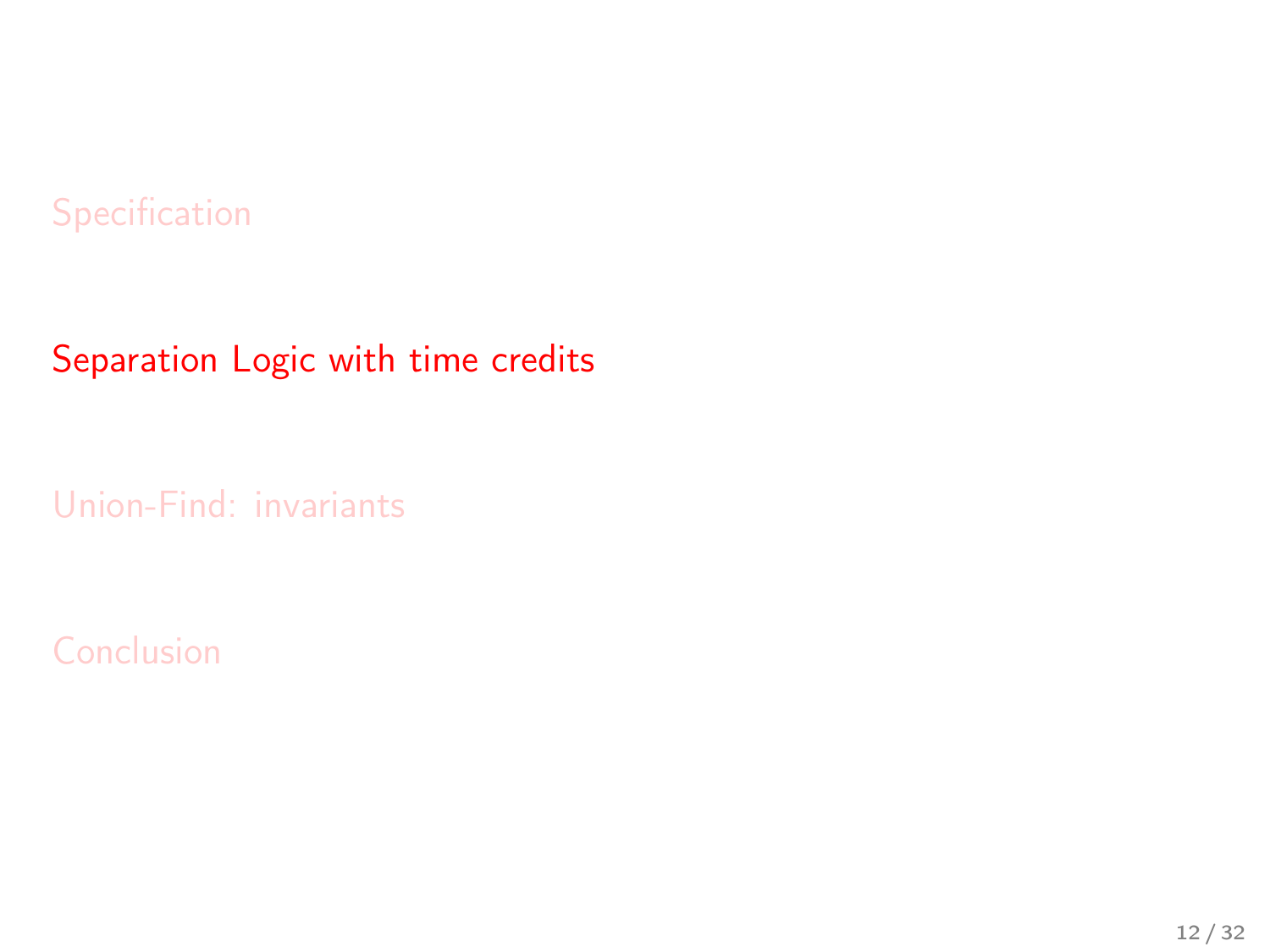# Separation Logic

Heap predicates:

$$
H: \mathsf{Heap} \to \mathsf{Prop}
$$

Usually, Heap is loc  $\mapsto$  value. The basic predicates are:

$$
[ ] \equiv \lambda h. \quad h = \varnothing
$$
  
\n
$$
[ P ] \equiv \lambda h. \quad h = \varnothing \wedge P
$$
  
\n
$$
H_1 \star H_2 \equiv \lambda h. \quad \exists h_1 h_2. \quad h_1 \perp h_2 \wedge h = h_1 \uplus h_2 \wedge H_1 h_1 \wedge H_2 h_2
$$
  
\n
$$
\exists x. H \equiv \lambda h. \quad \exists x. H \quad h
$$
  
\n
$$
l \rightarrow v \equiv \lambda h. \quad h = (l \rightarrow v)
$$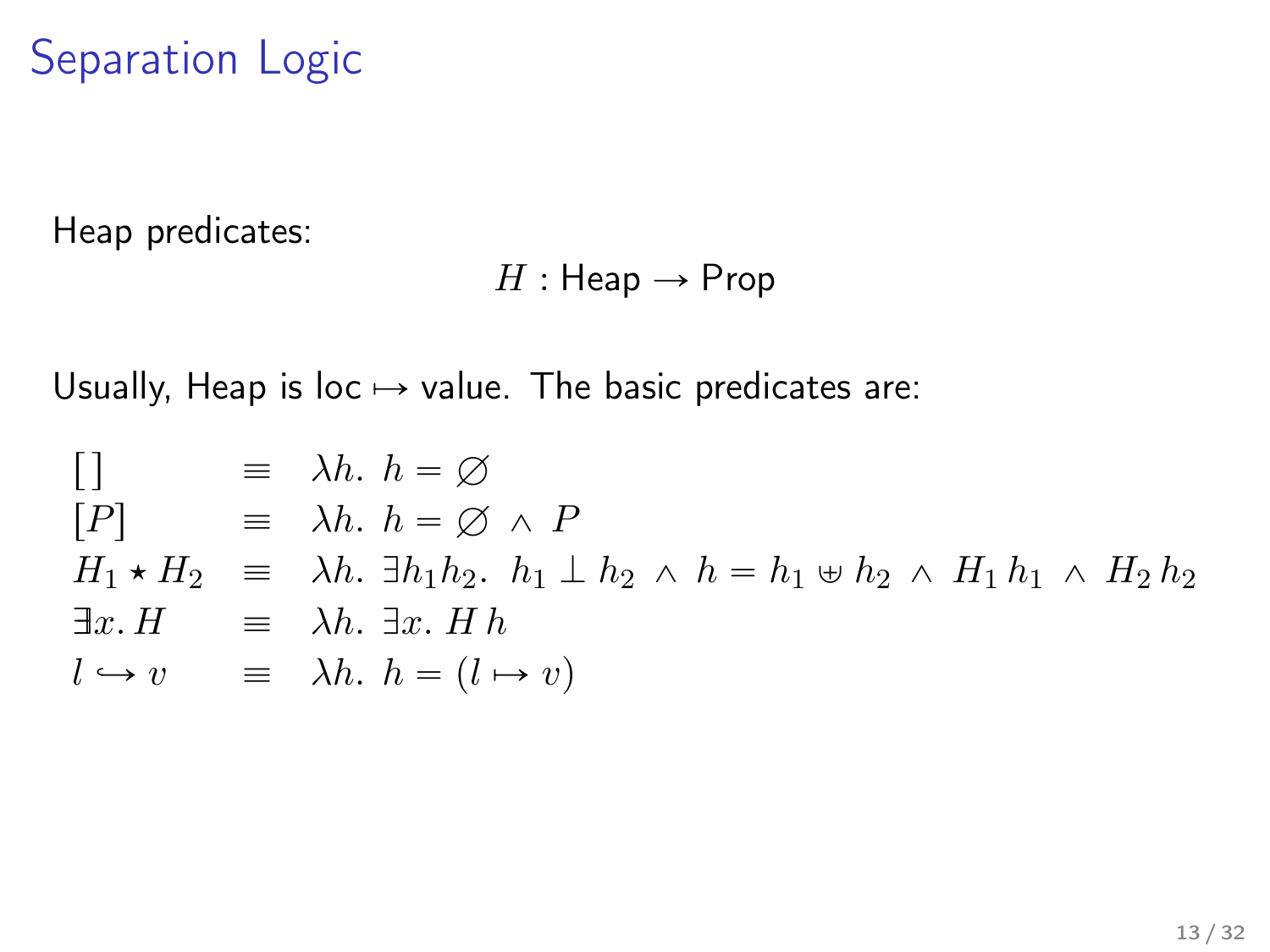Separation Logic with time credits

We wish to introduce a new heap predicate:

 $\$\,n\;:\;$  Heap  $\rightarrow$  Prop where  $n \in \mathbb{N}$ 

Intended properties:

$$
$(n+n') = $n \star $n' \text{ and } $0 = [ ]
$$

Intended use:

A time credit is a permission to perform "one step" of computation.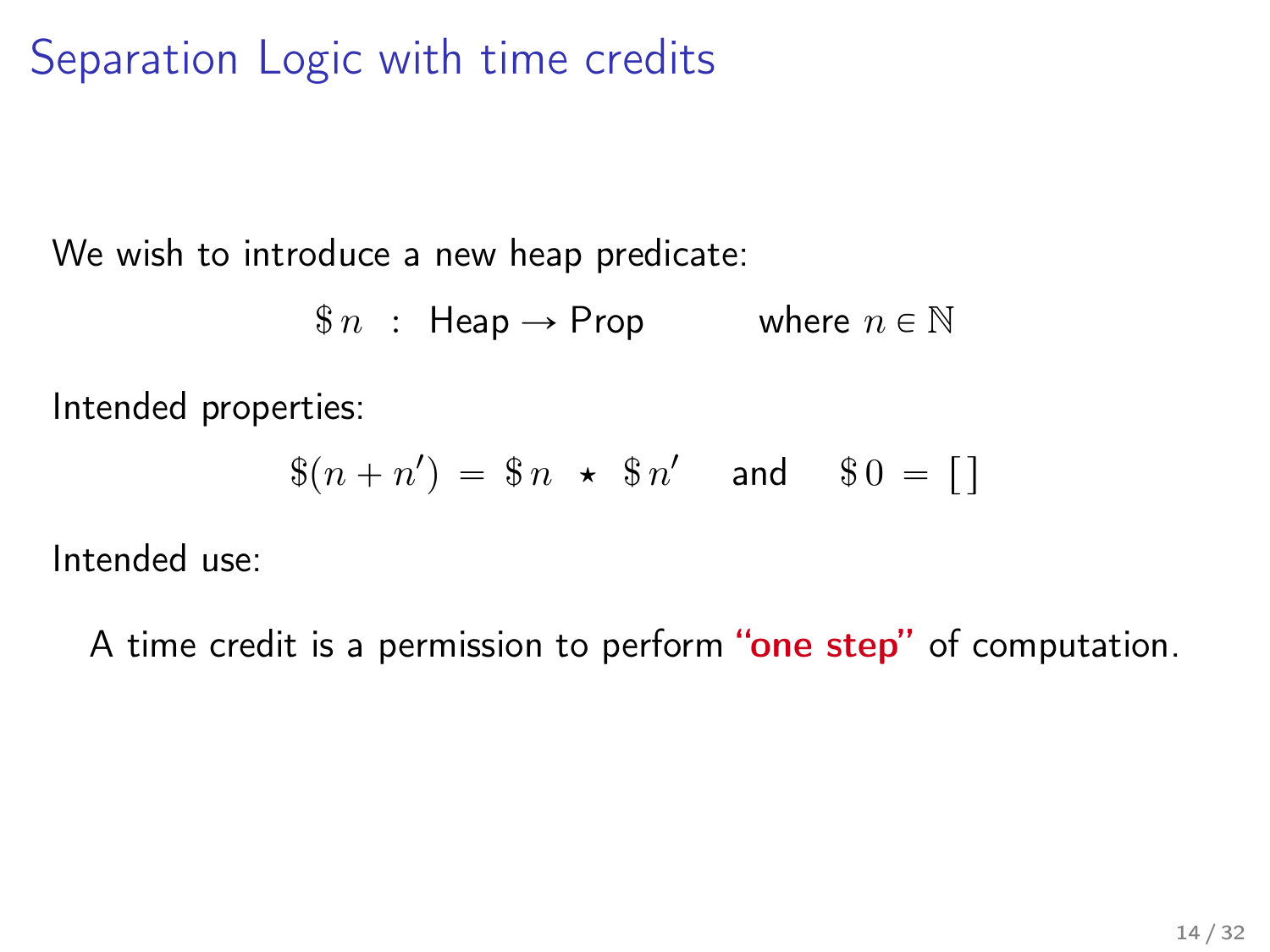## Model of time credits

We change Heap to (loc  $\mapsto$  value)  $\times$  N.

A heap is a (partial) memory paired with a (partial) number of credits. The predicate  $\text{\$}n$  means that we own (exactly) n credits:

$$
\$\,n\quad\equiv\quad\lambda(m,c).\,\,m=\varnothing\,\wedge\,c=n
$$

Separating conjunction distributes the credits among the two sides:

$$
(m_1, c_1) \oplus (m_2, c_2) \equiv (m_1 \oplus m_2, c_1 + c_2)
$$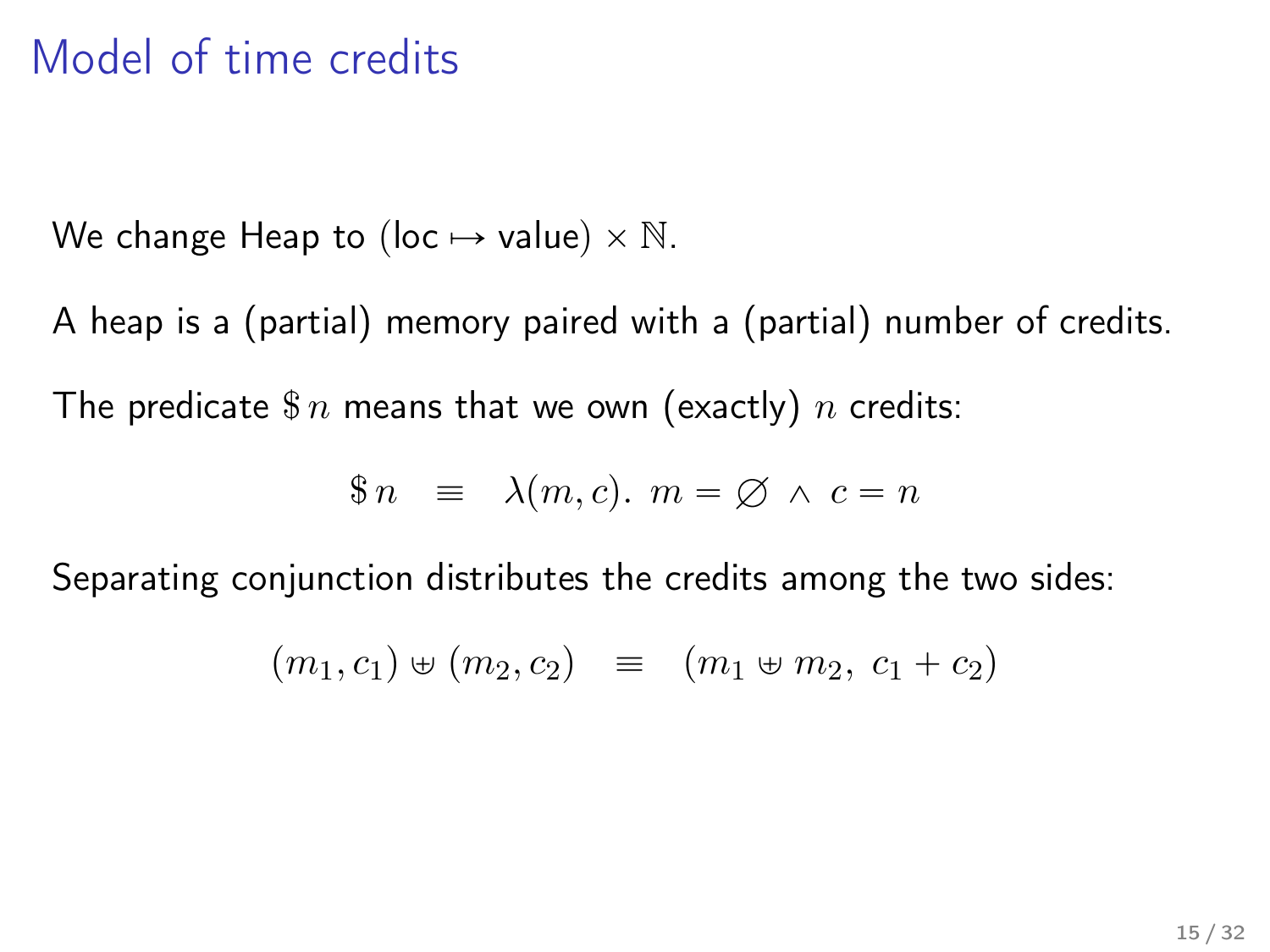Connecting computation and time credits

Idea:

- $\triangleright$  Make sure that every function call consumes one time credit.
- ▶ Provide no way of creating a time credit.

Thus,

```
(total #function calls) \leq (initial #credits)
```
This, we prove (on paper).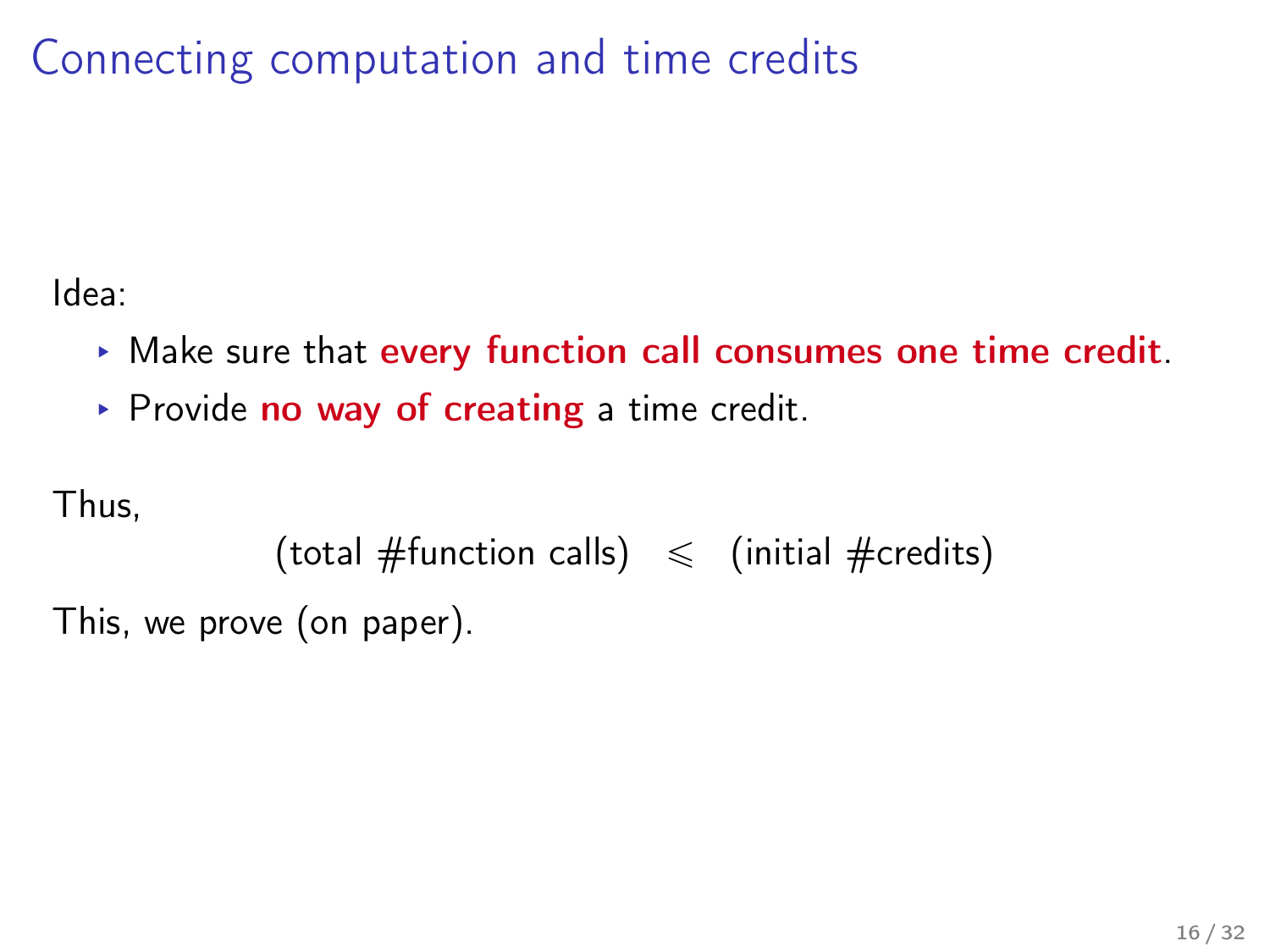Connecting computation and time credits

This is a formal statement of the previous claim.

Theorem (Soundness of characteristic formulae with time credits)

$$
\forall mc. \begin{cases} \begin{bmatrix} \begin{bmatrix} t \end{bmatrix} H Q \\ H \left( m, c \right) \end{bmatrix} \Rightarrow \exists n v m' c' m''. \begin{cases} \begin{array}{c} t_{/m} \Downarrow^n v_{/m' \oplus m''} \\ n \leqslant c - c' \\ Q v \left( m', c' \right) \end{array} \end{cases}
$$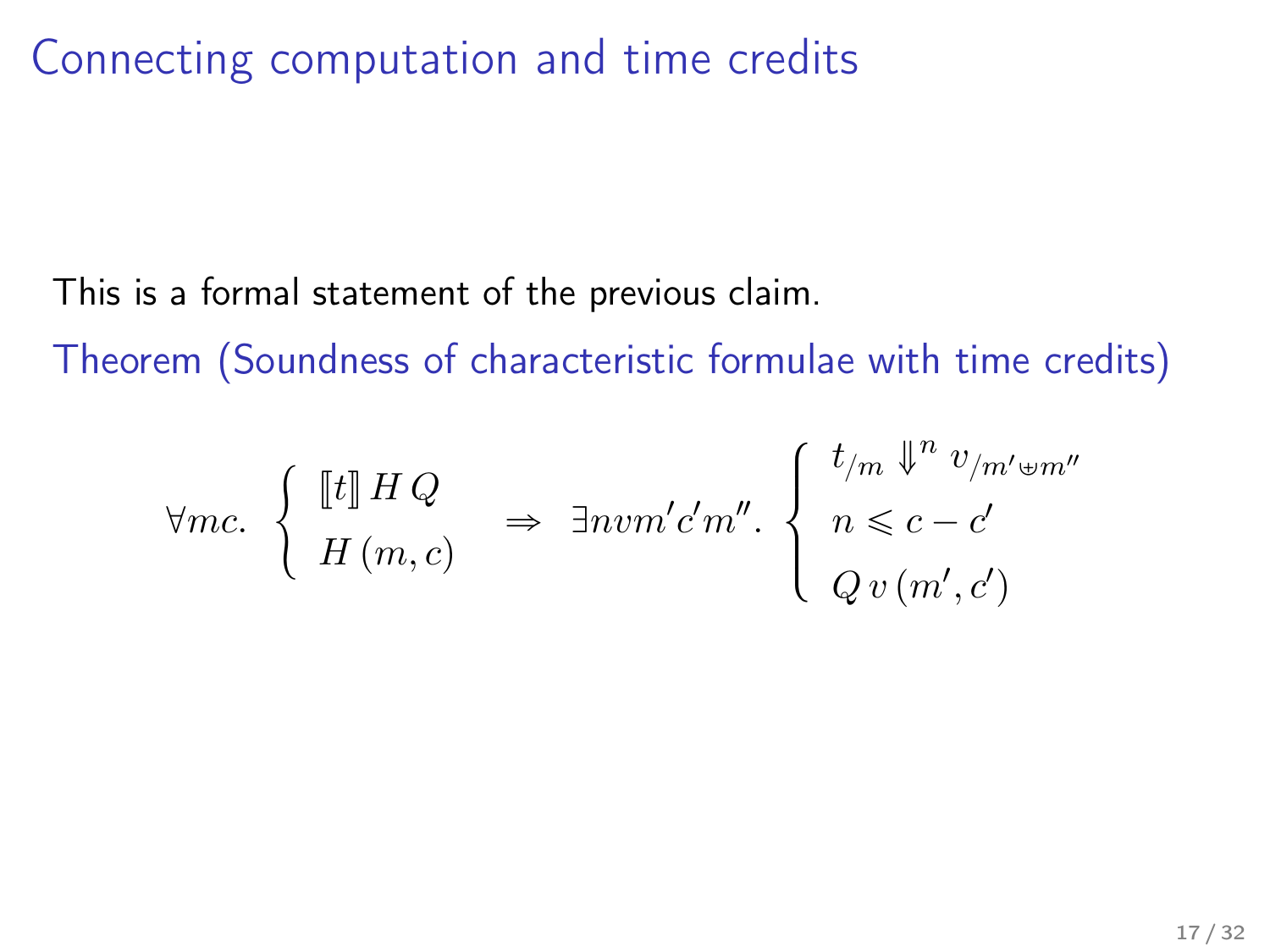Ensuring that every call consumes one credit

The CFML tool inserts a call to pay() at the beginning of every function.

```
let rec find x =pay();
  match !x with
  | Root \rightarrow x| Link y \rightarrow let z = find y in x := Link z; z
```
The function pay is fictitious. It is axiomatized:

App pay ()  $(\$ 1)(\lambda \quad \text{[}$ ])

This says that pay() consumes one credit.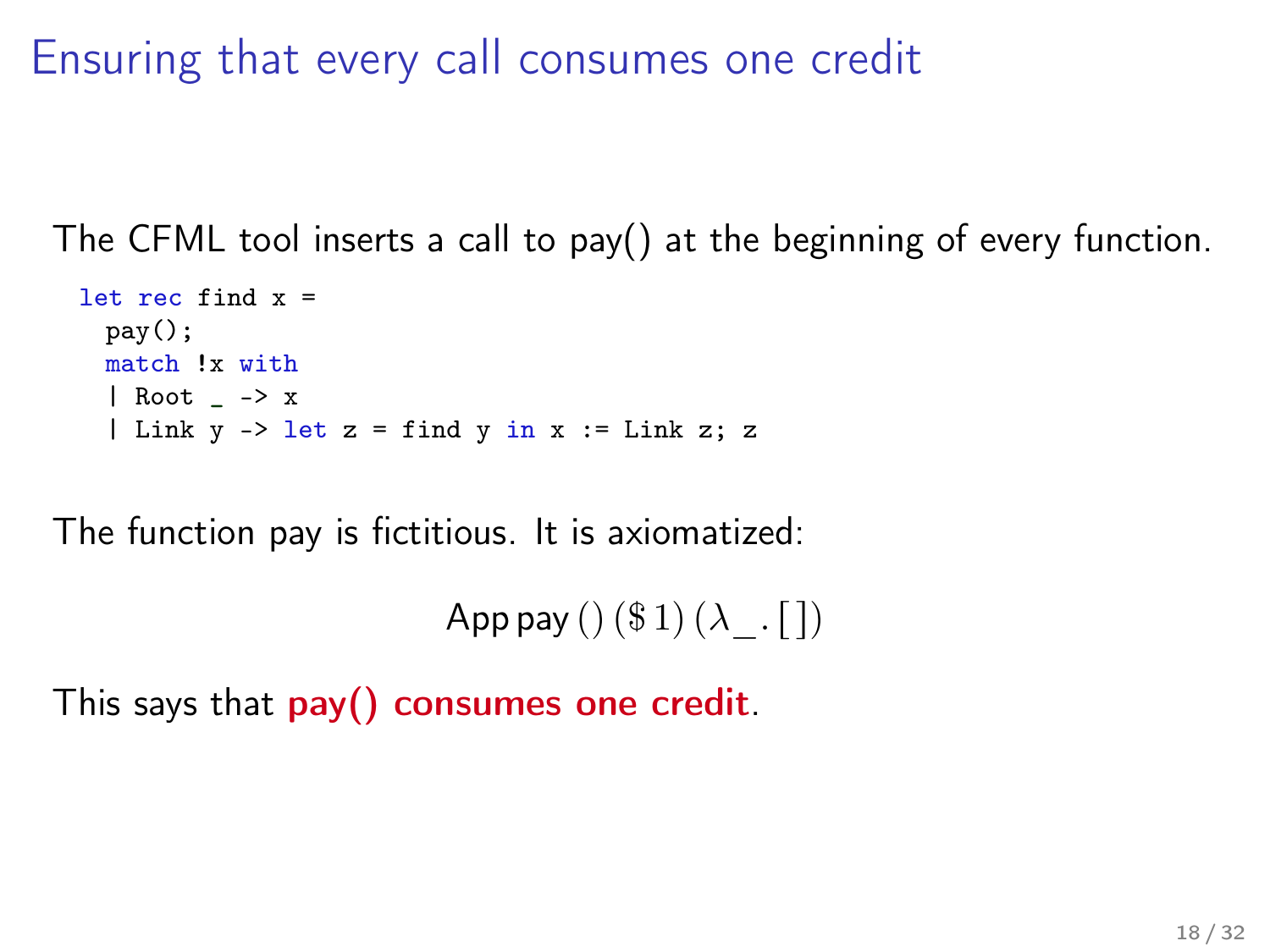Connecting computation and time credits

Hypotheses:

- § No loops in the source code. (Translate them to recursive functions.)
- $\rightarrow$  The compiler turns a function into machine code with no loop.
- § A machine instruction executes in constant time.

Thus,

(total #instructions executed)  $= O(\text{total #function calls})$ (total execution time)  $= O(\text{total } \# \text{function calls})$ (total execution time)  $= O(\text{initial } \# \text{credits})$ 

This, we do not prove.

(It would require modeling the compiler and the machine.)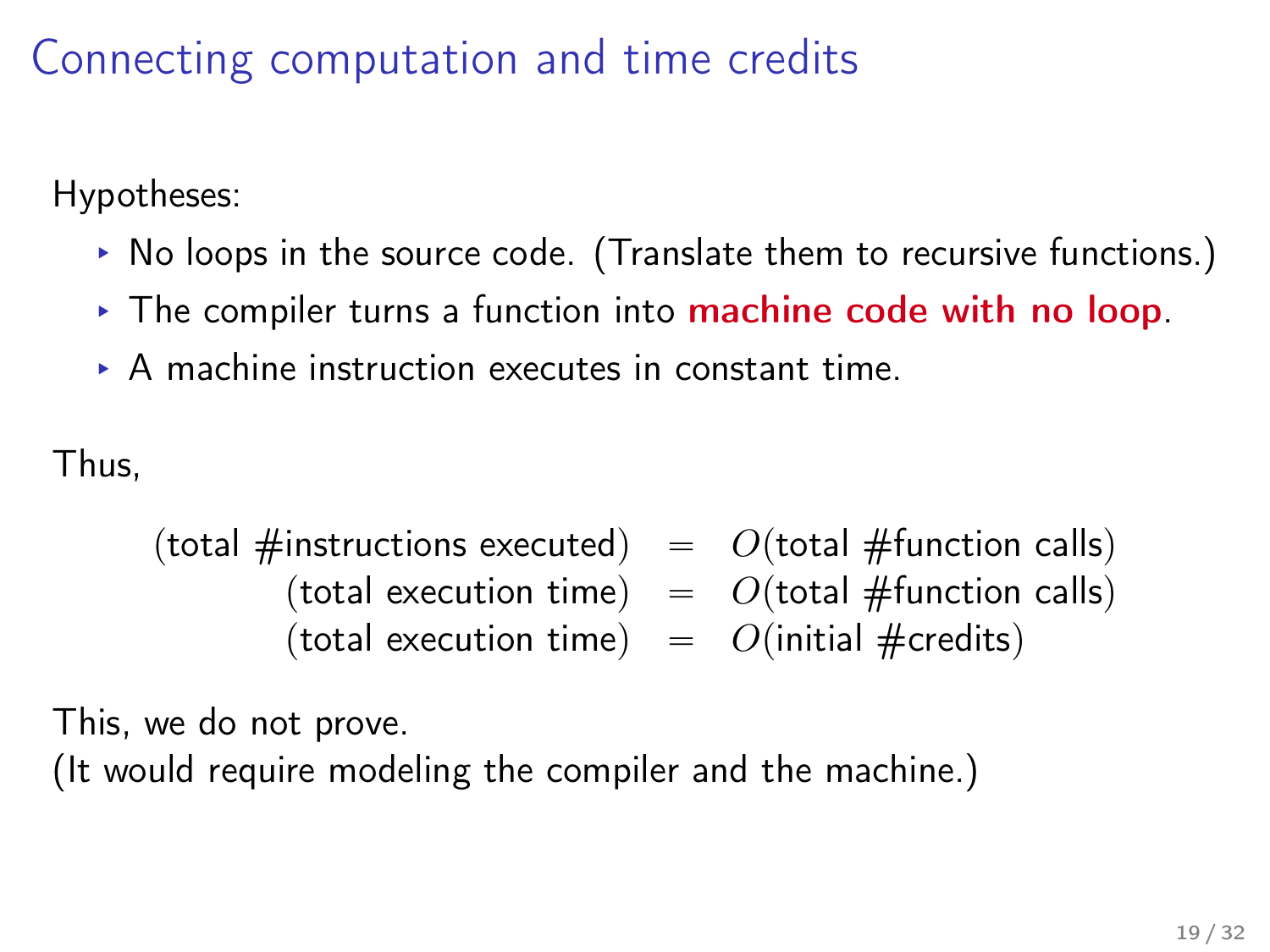An assertion  $\frac{2}{3}n$  can appear in a precondition, a postcondition, a data structure invariant, etc.

That is, time credits can be **passed** from caller to callee (and back), and can be stored for later use.

This allows amortized time complexity analysis.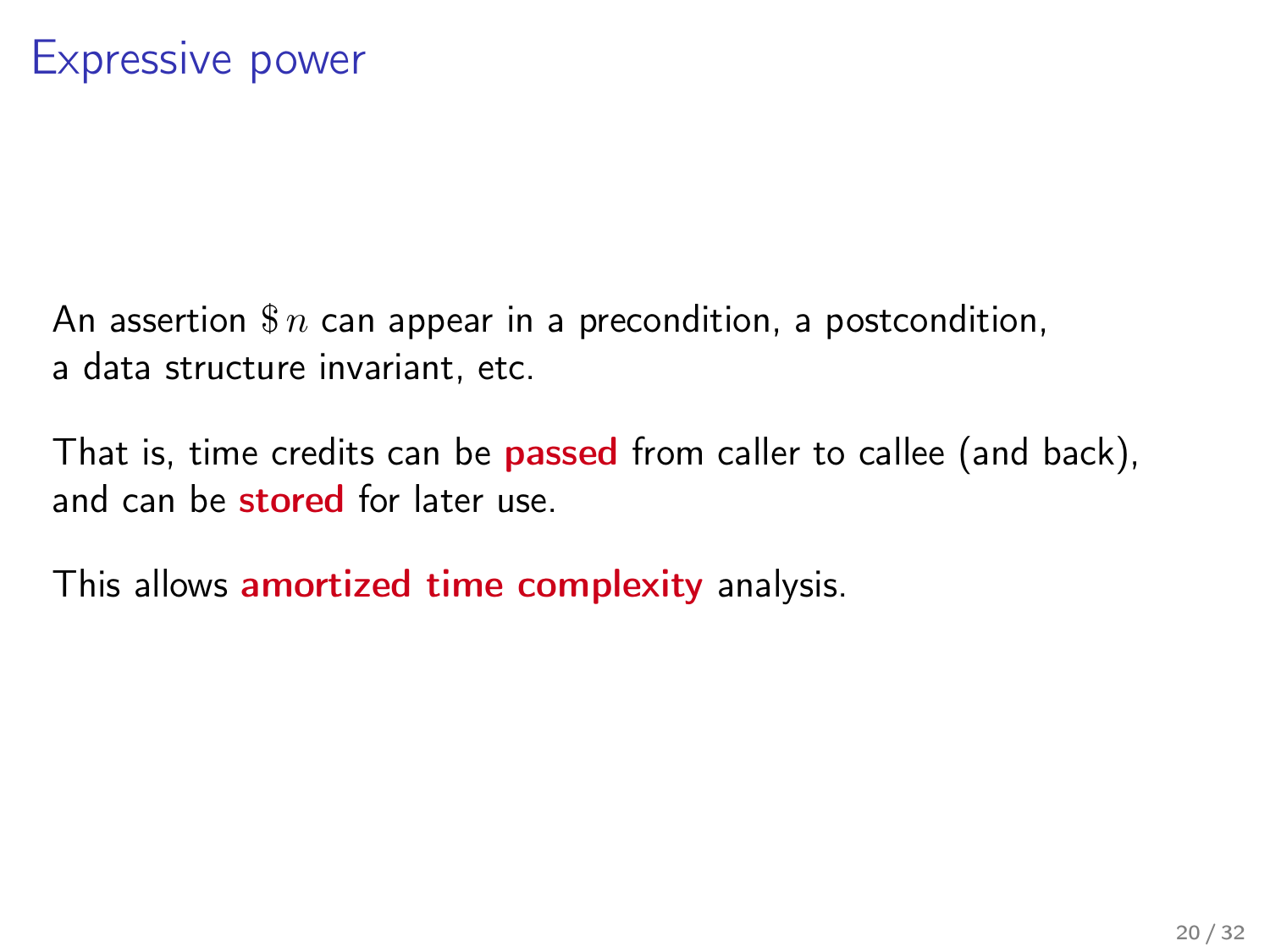#### <span id="page-20-0"></span>[Specification](#page-6-0)

[Separation Logic with time credits](#page-11-0)

[Union-Find: invariants](#page-20-0)

[Conclusion](#page-29-0)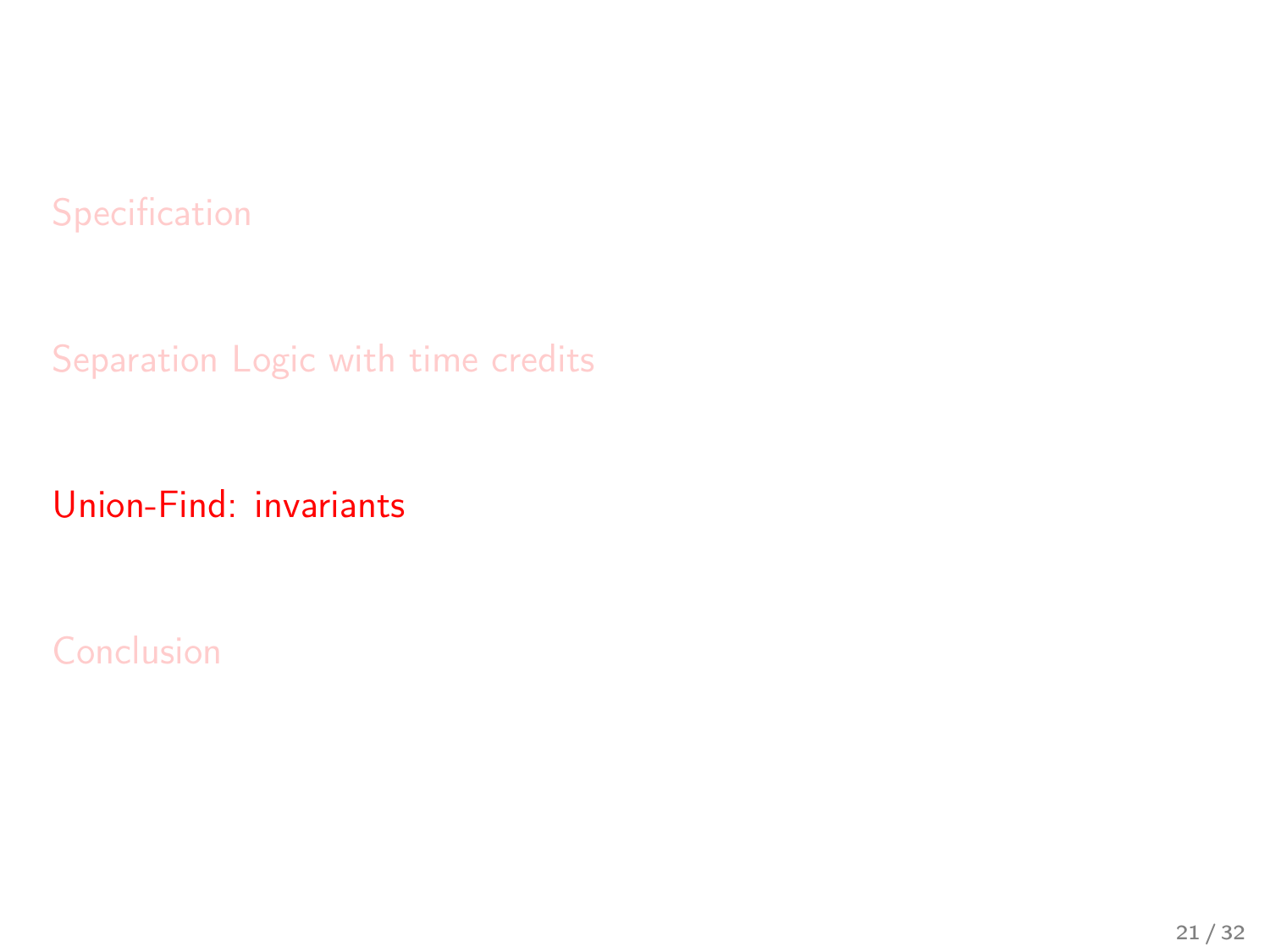Invariant  $#1$ : math

```
Definition Inv N D F K R :=confined D F \wedgefunctional F \wedge(\forall x, \text{path } F \times (R \times) \wedge \text{ is root } F (R \times))(finite D) \wedge(card D \leq N) \wedge(\forall x, x \notin D \rightarrow K x = 0) \land(\forall x y, F x y \rightarrow K x < K y) \land(\forall r, is_root F r \rightarrow 2^(K r) \leq card (descendants F r)).
```
The relation  $F$  is the graph (i.e., the disjoint set forest).

 $K$  maps every element to its rank.

D, N, R are as before.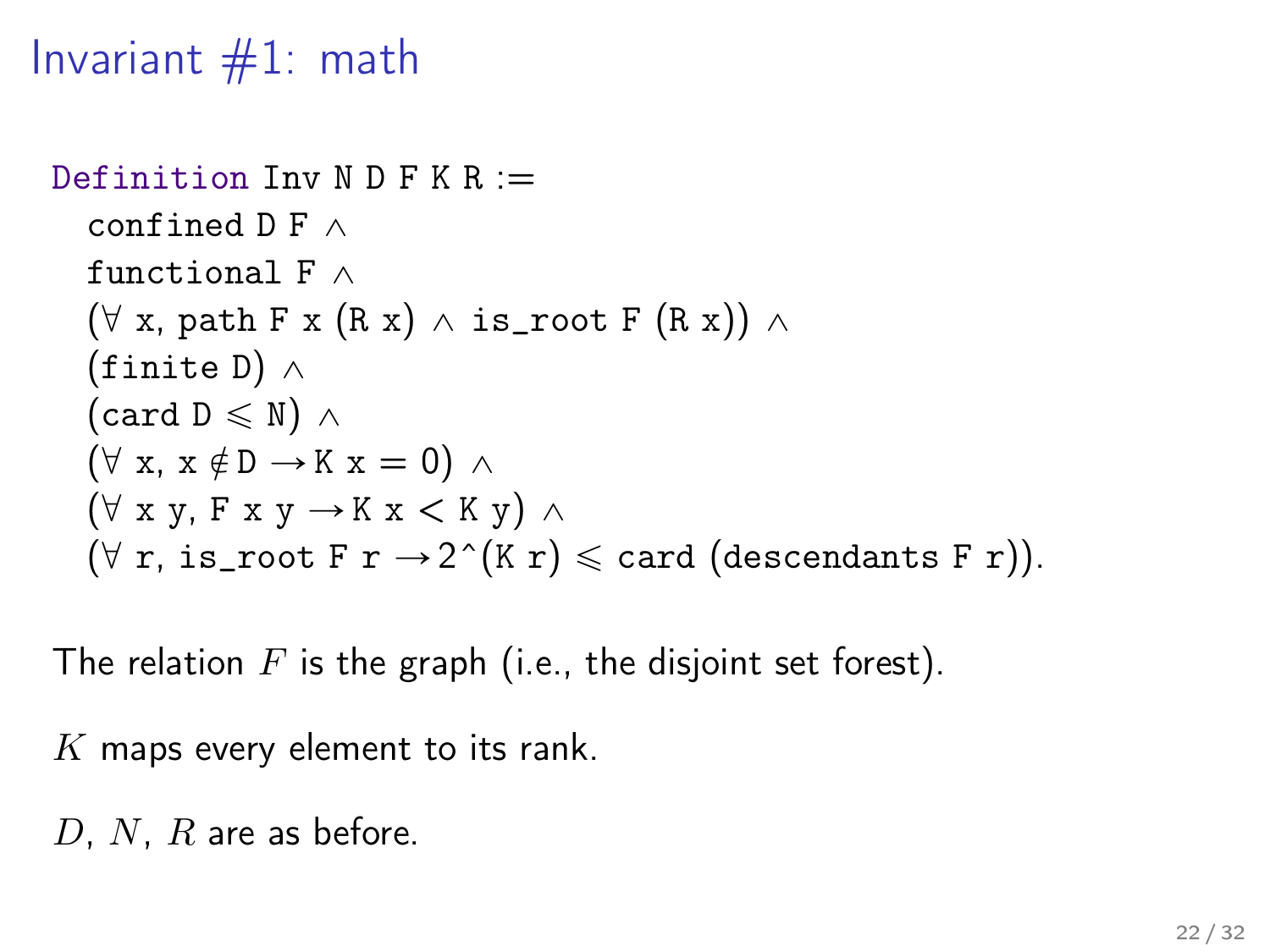Invariant #2: memory

CFML describes a region as GroupRef M, where the partial map  $M$  maps a memory location to the content of the corresponding memory cell.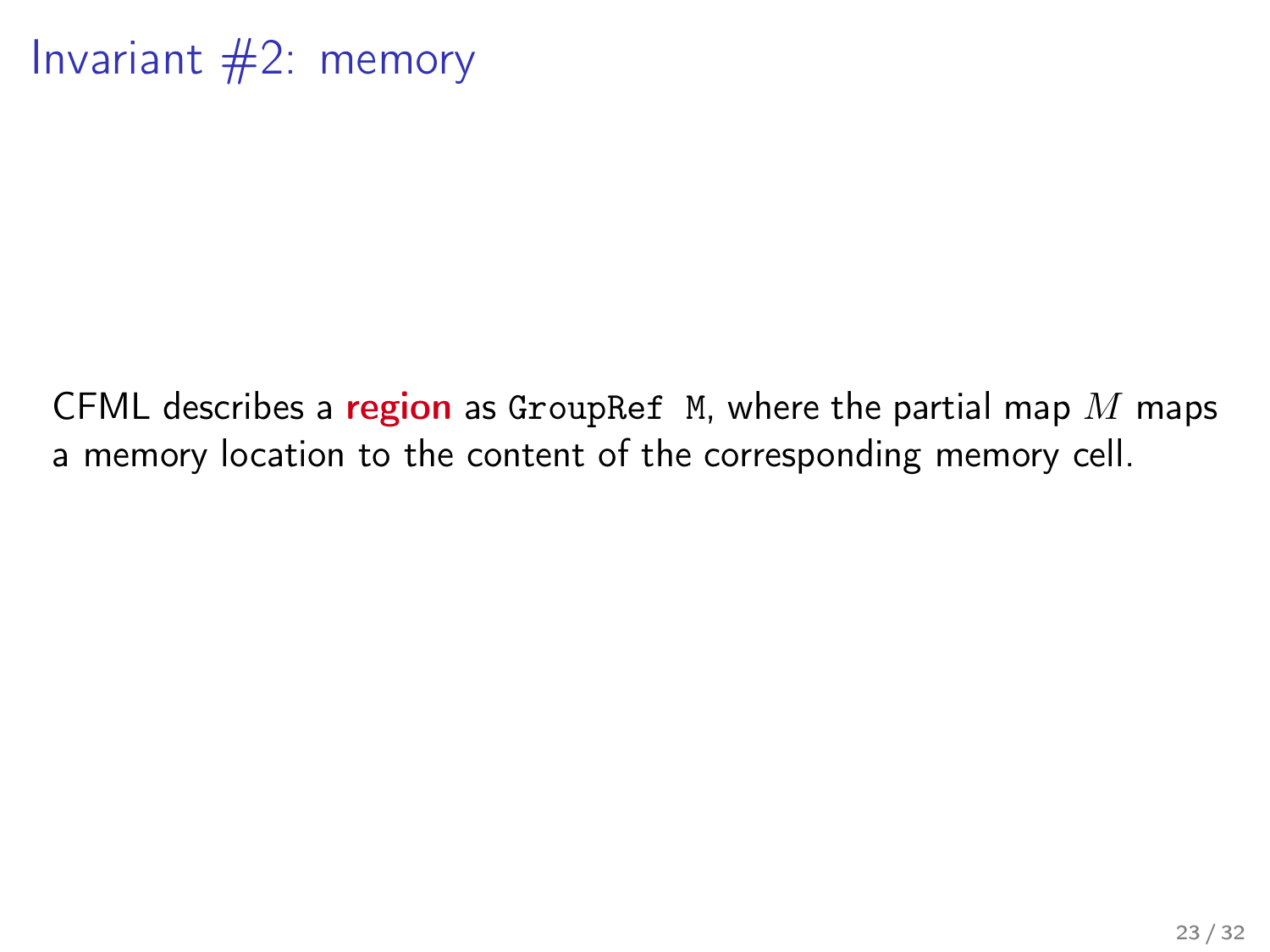# Invariant #3: connecting math and memory

We must express the connection between M and our  $D, N, R, F, K$ .

```
Definition Mem D F K M :=(\text{dom } M = D)\wedge (\forall x, x \in D \rightarrowmatch M[x] with
          | Link y \Rightarrow F x yRoot k \Rightarrow is\_root F x \wedge k = K xend).
```
M contains less information than  $D, N, R, F, K$ . E.g.,

- $\blacktriangleright$  N is ghost state;
- $\triangleright$  the rank  $K(x)$  of a non-root node x is ghost state.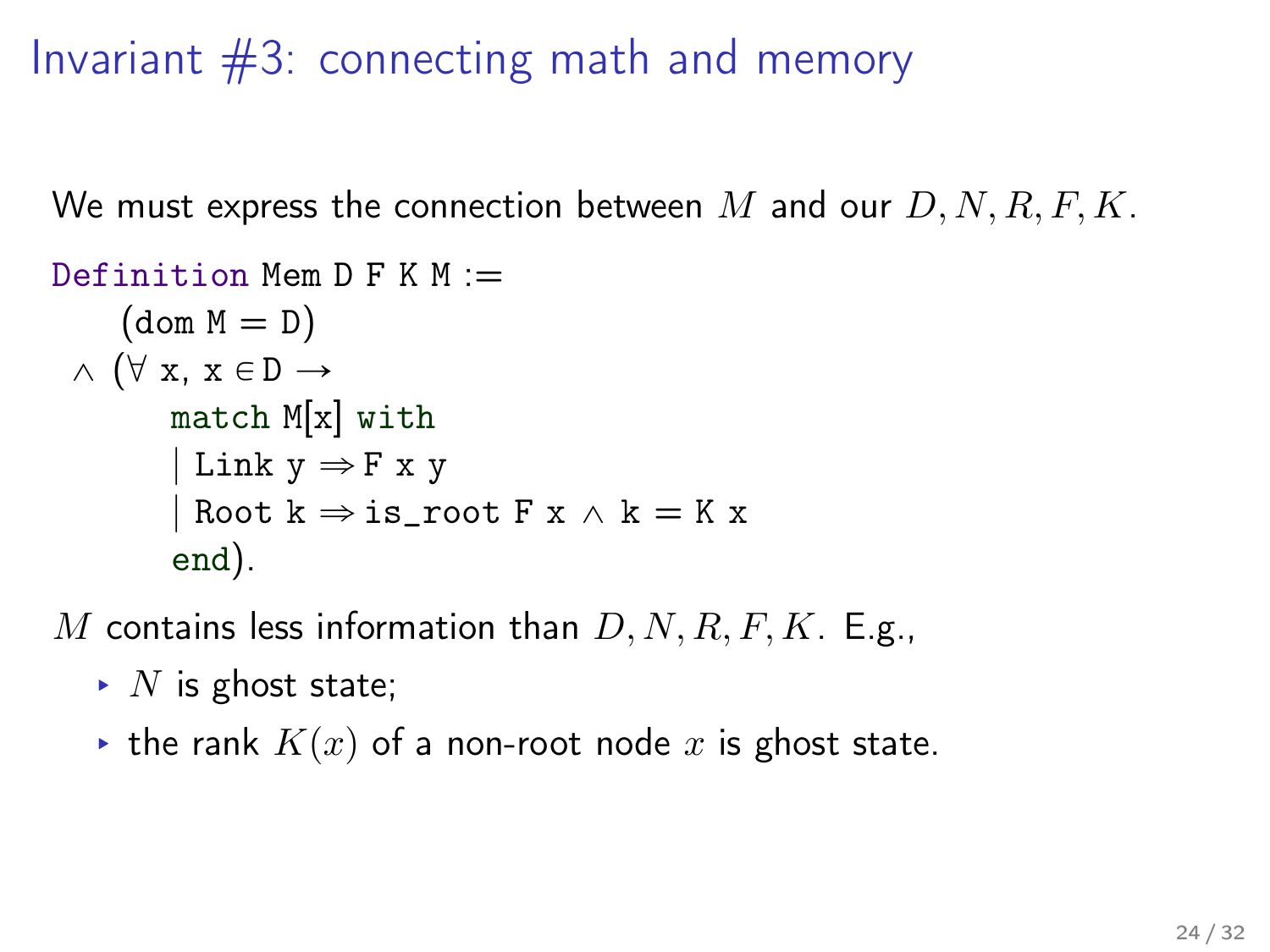## Invariant #4: potential

At every time, we store  $\Phi$  time credits. ( $\Phi$  is defined in a few slides.)  $\Phi$  depends on  $D, F, K, N$ , so the Coq invariant is \\$ (Phi D F K N).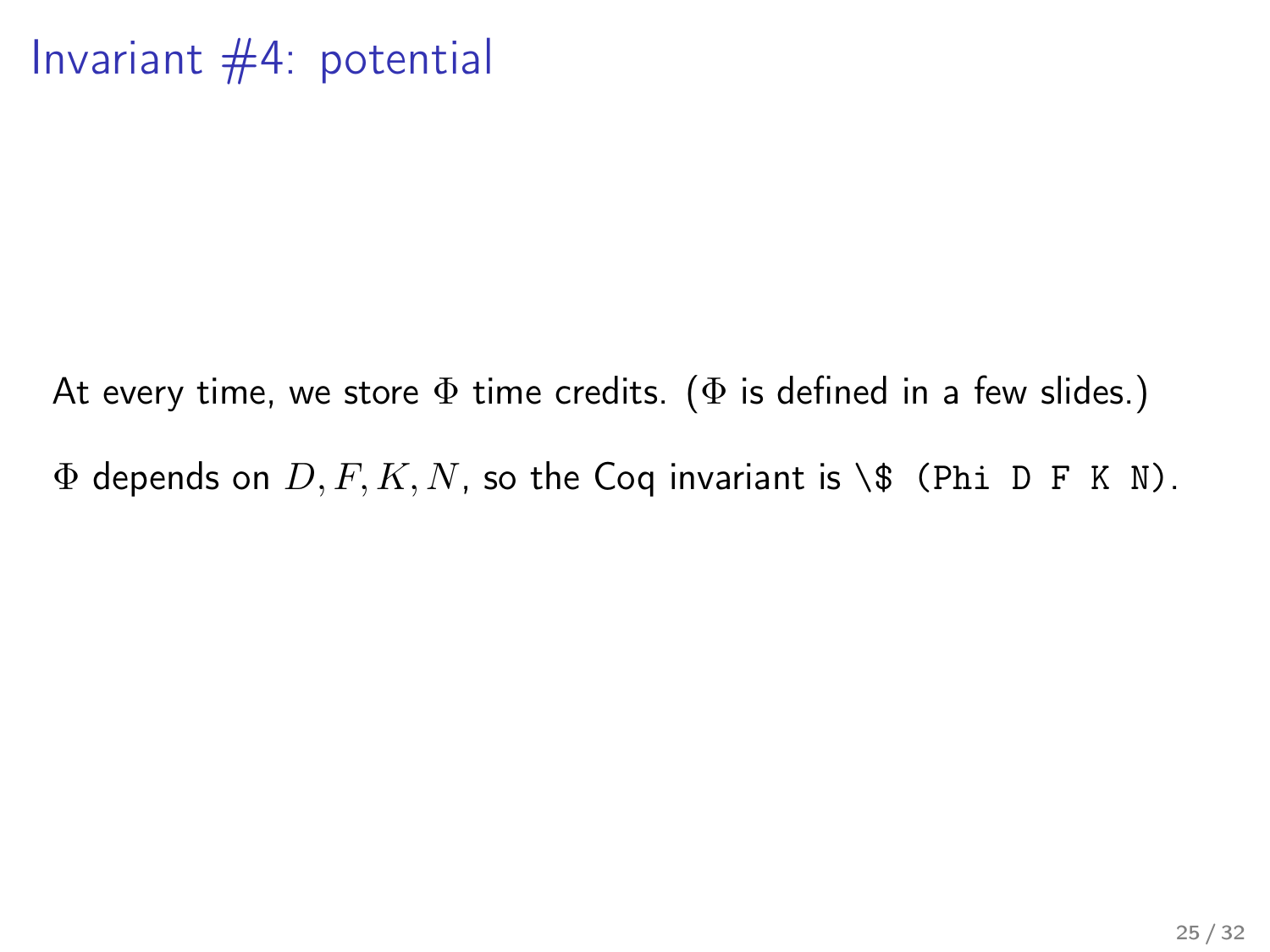```
Invariants #1-#4 together
```
The **abstract predicate** that appears in the public specification:

```
Definition UF N D R := \existsF K M,
  \setminus[ Inv N D F K R ] \star(GroupRef M) \star\setminus Mem D F K M \star$(Phi D F K N).
```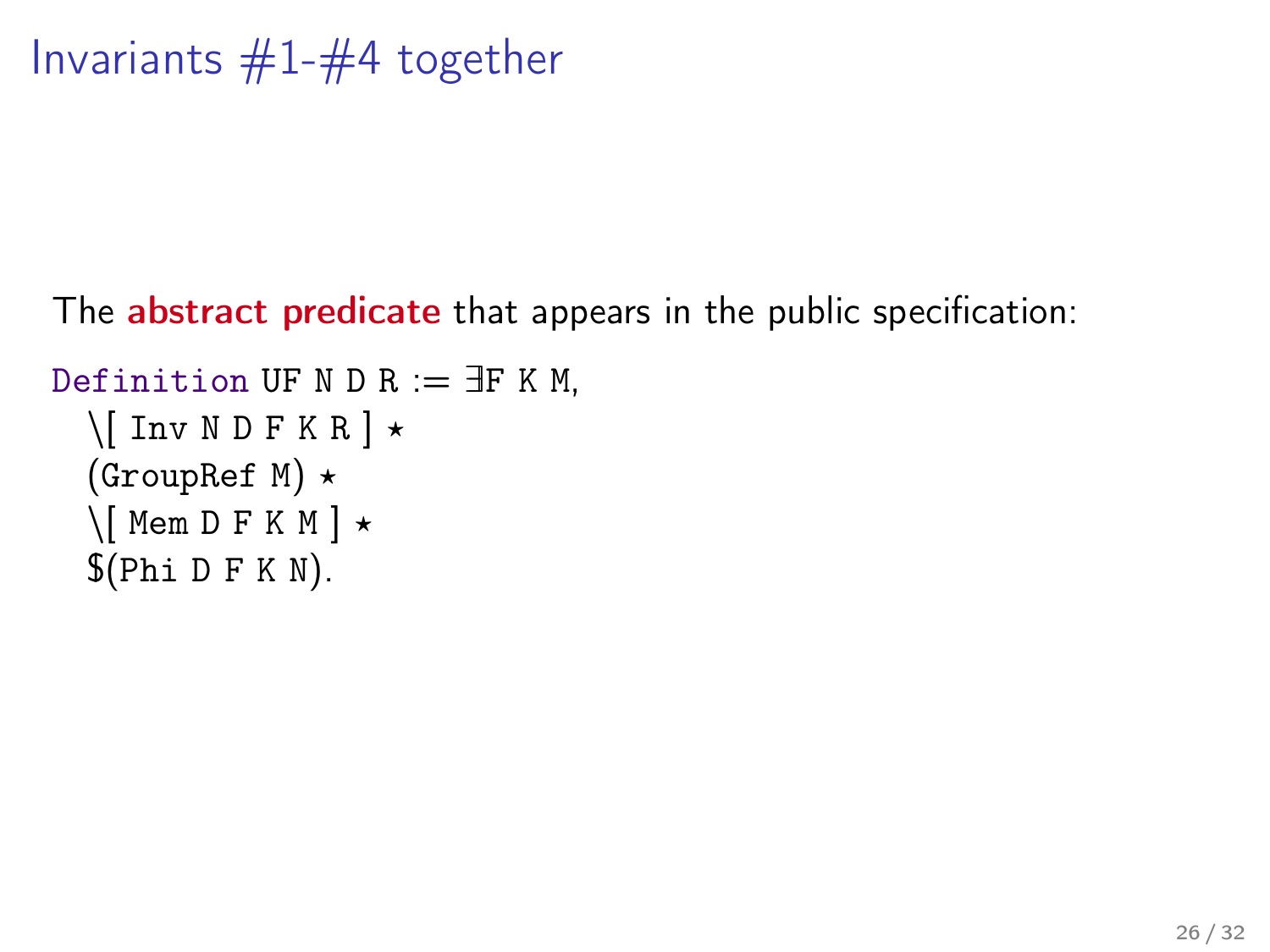# Definition of Φ, on paper

$$
\begin{array}{ll} p(x) = \text{parent of } x & \text{if } x \text{ is not a root} \\ k(x) = \max\{k \,|\, K(p(x)) \geqslant A_k(K(x))\} & \text{(the level of } x) \\ i(x) = \max\{i \,|\, K(p(x)) \geqslant A_{k(x)}^{(i)}(K(x))\} & \text{(the index of } x) \\ \phi(x) = \alpha(N) \cdot K(x) & \text{if } x \text{ is a root or has rank } 0 \\ \phi(x) = (\alpha(N) - k(x)) \cdot K(x) - i(x) & \text{otherwise} \\ \Phi & = \sum_{x \in D} \phi(x) & \end{array}
$$

Don't ask... For some intuition, see [Seidel and Sharir \(2005\).](http://dx.doi.org/10.1137/S0097539703439088)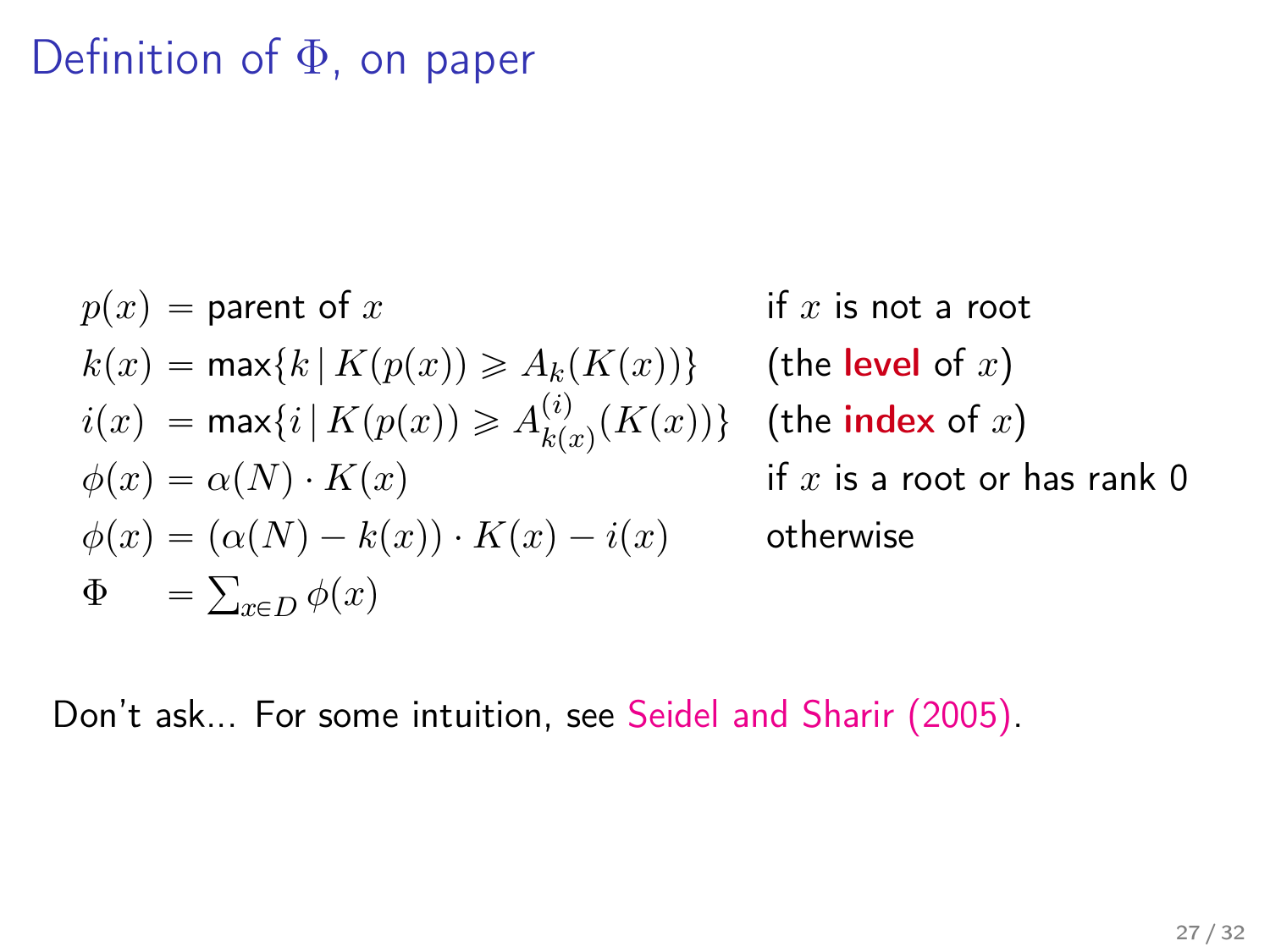## Definition of Φ, in Coq

```
Definition p F x :=epsilon (fun y \Rightarrow F x y).
Definition k \nightharpoonup K x :=Max (fun k \Rightarrow K (p F x) \geq A k (K x)).
Definition i F K x :=Max (fun i \Rightarrow K (p F x) \geq iter i (A (k F K x)) (K x)).
Definition phi F K N x :=If (is_root F x) \vee (K x = 0)
    then (alpha N) * (K x)else (alpha N - k F K x) * (K x) - (i F K x).
Definition Phi D F K N :=Sum D (phi F K N).
```
Non-constructive operators: epsilon, Max, If, Sum. Convenient!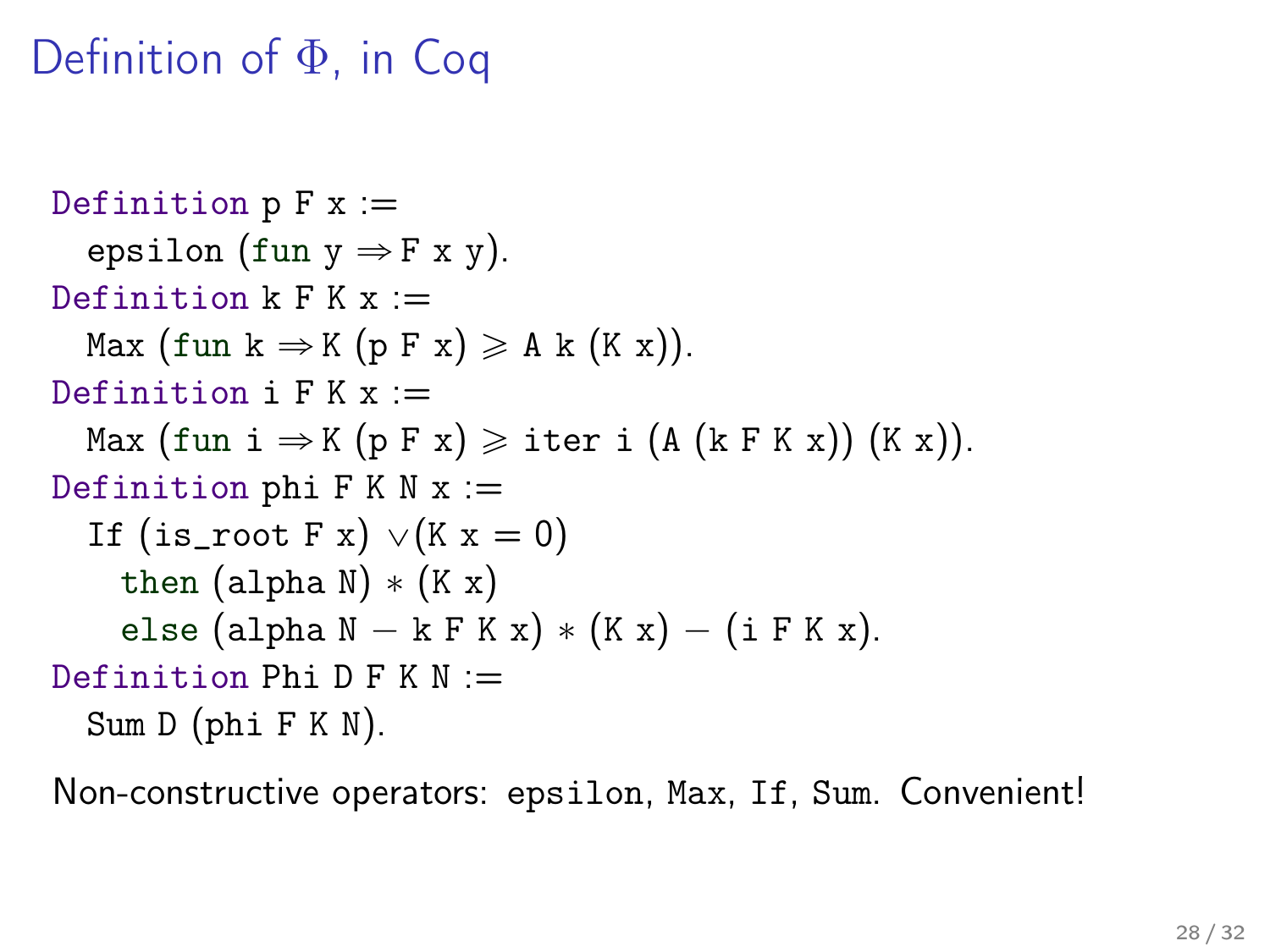Machine-checked amortized complexity analysis

Proving that the invariant is preserved naturally leads to this goal:

 $\Phi+$  advertised cost  $\,\geqslant\, \Phi'+$  actual cost

For instance, in the case of find, we must prove:

Phi D F K N + (alpha N + 2)  $\ge$  Phi D F' K N + (d + 1)

where:

- $\triangleright$  F is the graph before the execution of find x,
- $\rightarrow$  F' is the graph after the execution of find x,
- $\bullet$  d is the length of the path in F from x to its root.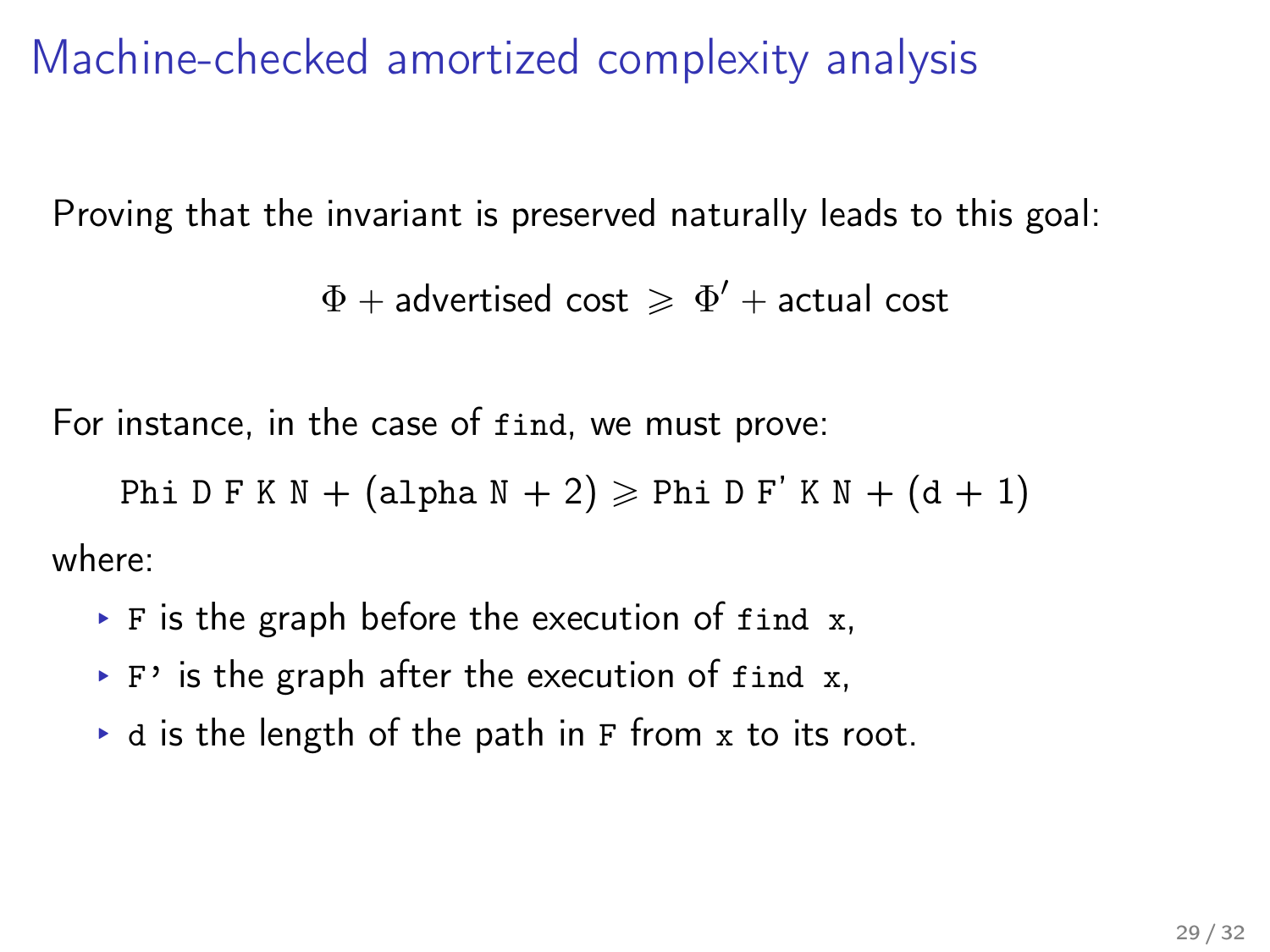#### <span id="page-29-0"></span>[Specification](#page-6-0)

[Separation Logic with time credits](#page-11-0)

[Union-Find: invariants](#page-20-0)

#### [Conclusion](#page-29-0)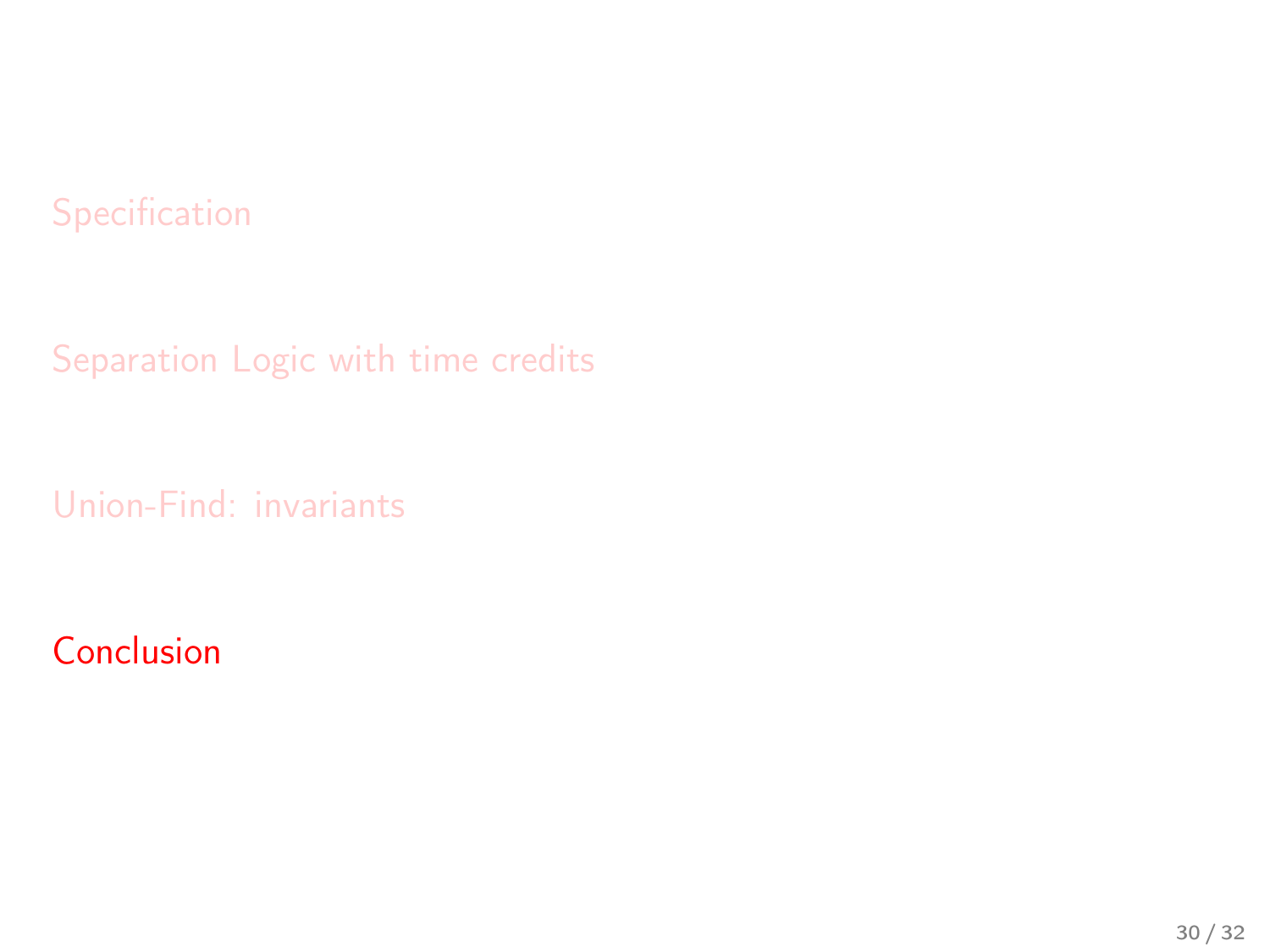

- § A machine-checked proof of correctness and complexity.
- § Down to the level of the OCaml code.
- $\rightarrow$  3Kloc of high-level mathematical analysis.
- $\rightarrow$  0.4Kloc of specification and low-level verification.

<http://gallium.inria.fr/~fpottier/dev/uf/>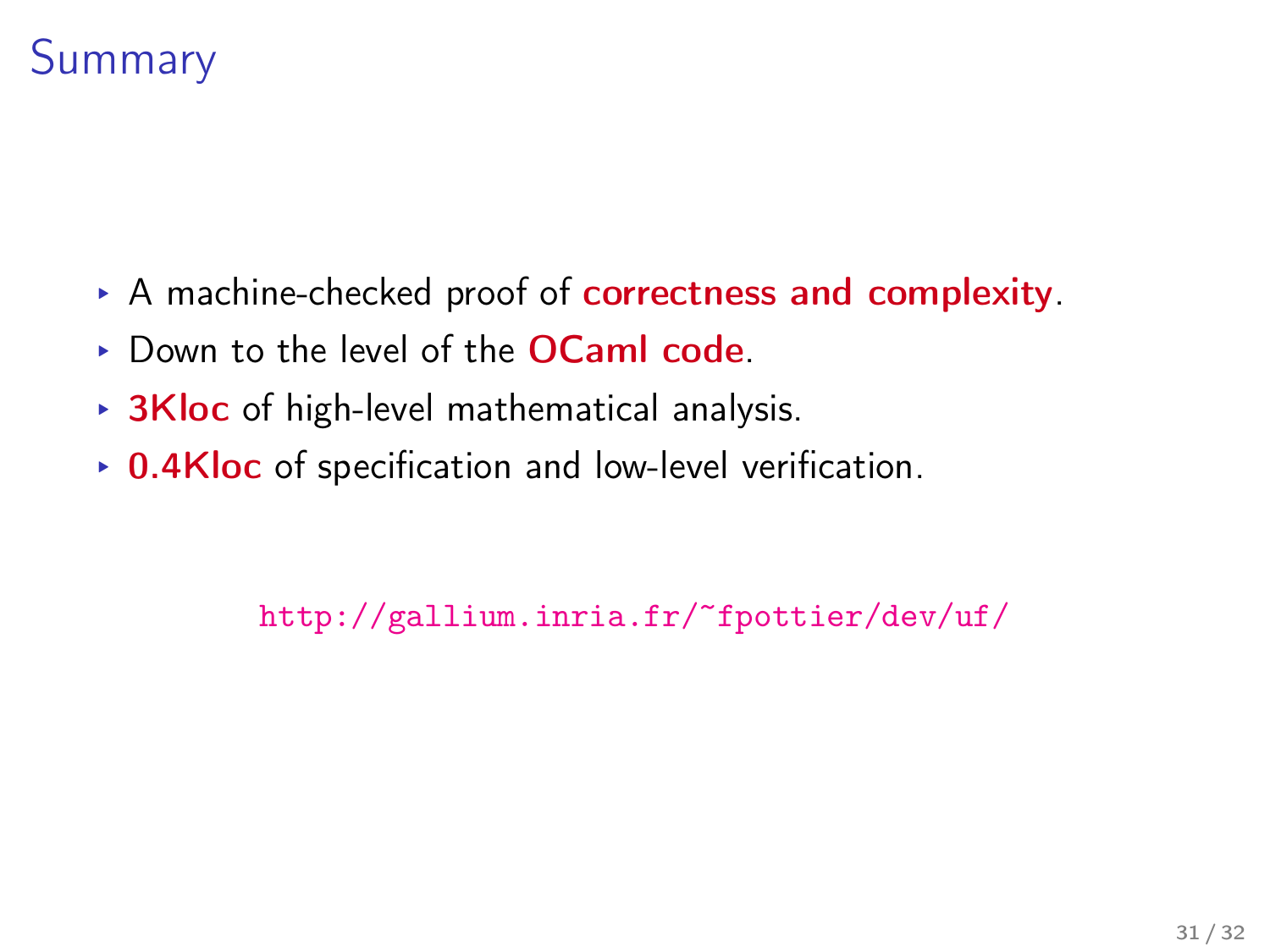## Future work

- Establish a local bound of  $\alpha(n)$  instead of  $\alpha(N)$  where N is fixed. § Follow [Alstrup et al. \(2014\).](http://doi.acm.org/10.1145/2636922)
- Introduce O notation and write  $O(\alpha(n))$  instead of  $3 \alpha(n) + 6$ .
- $\triangleright$  Attach a datum to every root. Offer a few more operations.
- $\rightarrow$  Develop a verified OCaml library of basic algorithms and data structures (with Filliâtre and others).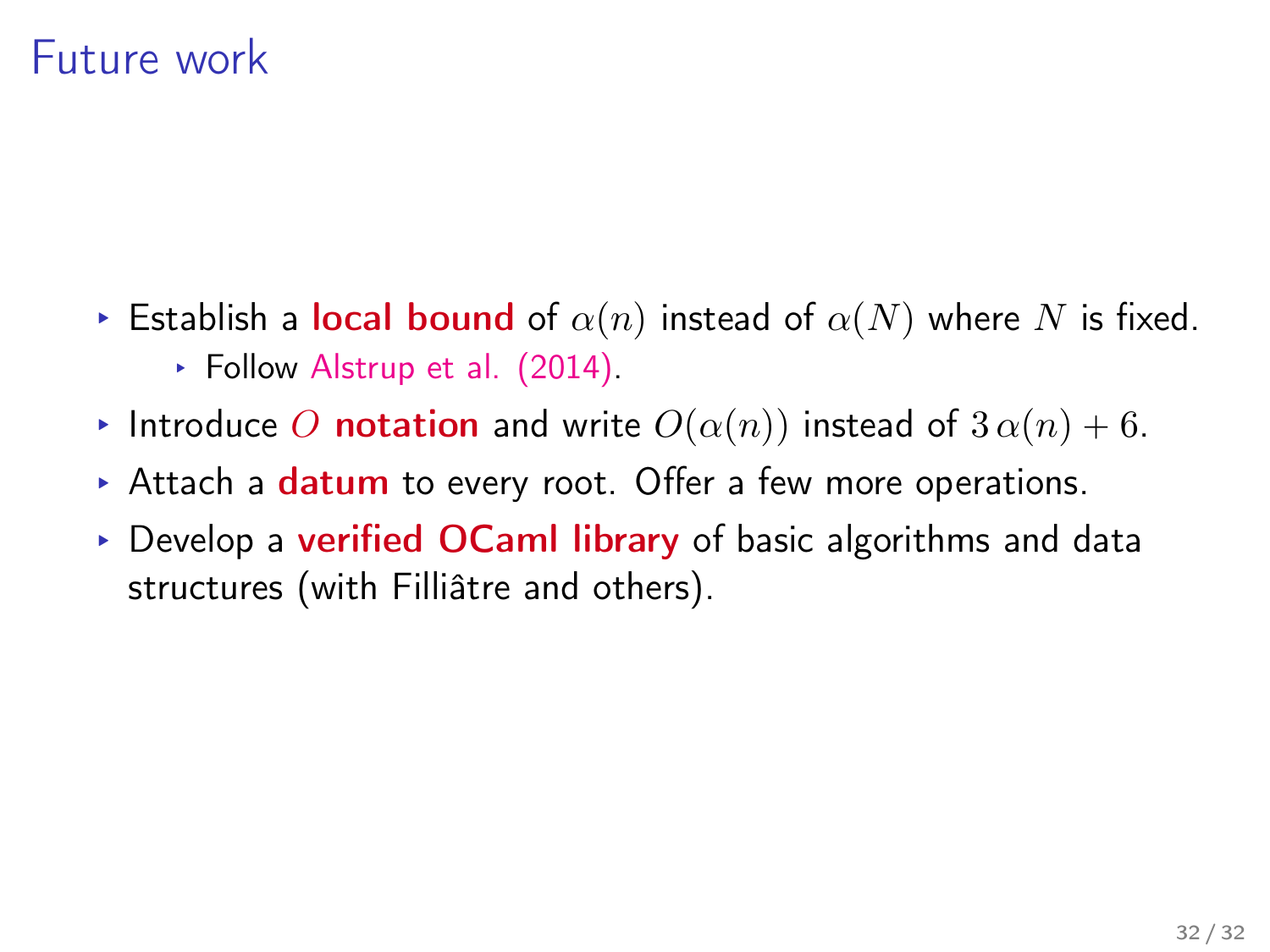# Appendix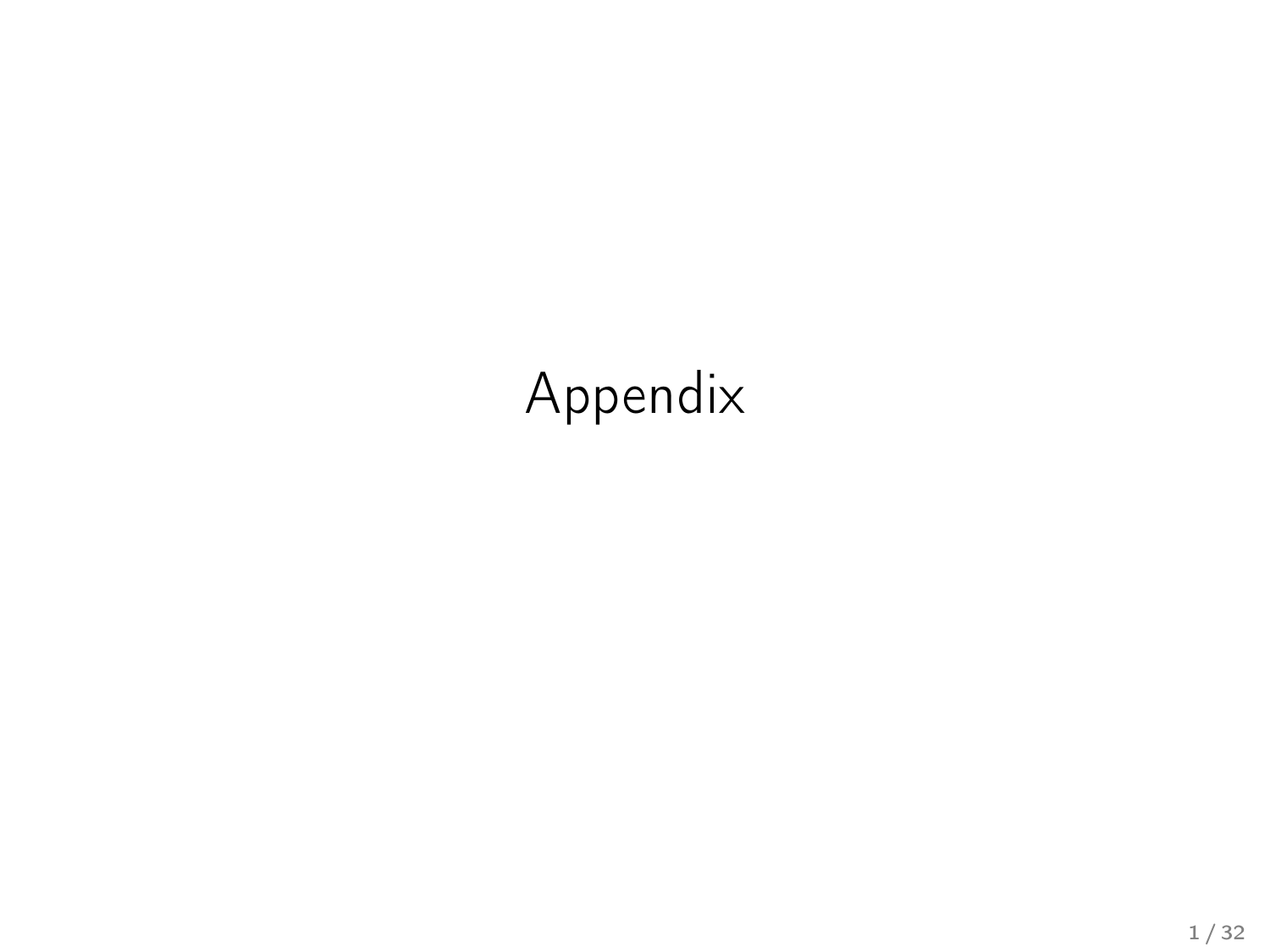# The CFML approach

```
(** UnionFind.ml **)
let rec find x =...
                               (** UnionFind ml.v **)Axiom find : Func.
                               Axiom find_cf : \forall x \mathbb{H} \mathbb{Q},
                                  (...) \rightarrow App find x H Q.
                                                                     (** UnionFind_proof.v **)
                                                                     Theorem find_spec : \forall x \in D,
                                                                        App find x (...) (...).
                                                                     Proof.
                                                                        intros. apply find_cf.
                                                                        ...
                                                                     Qed.
```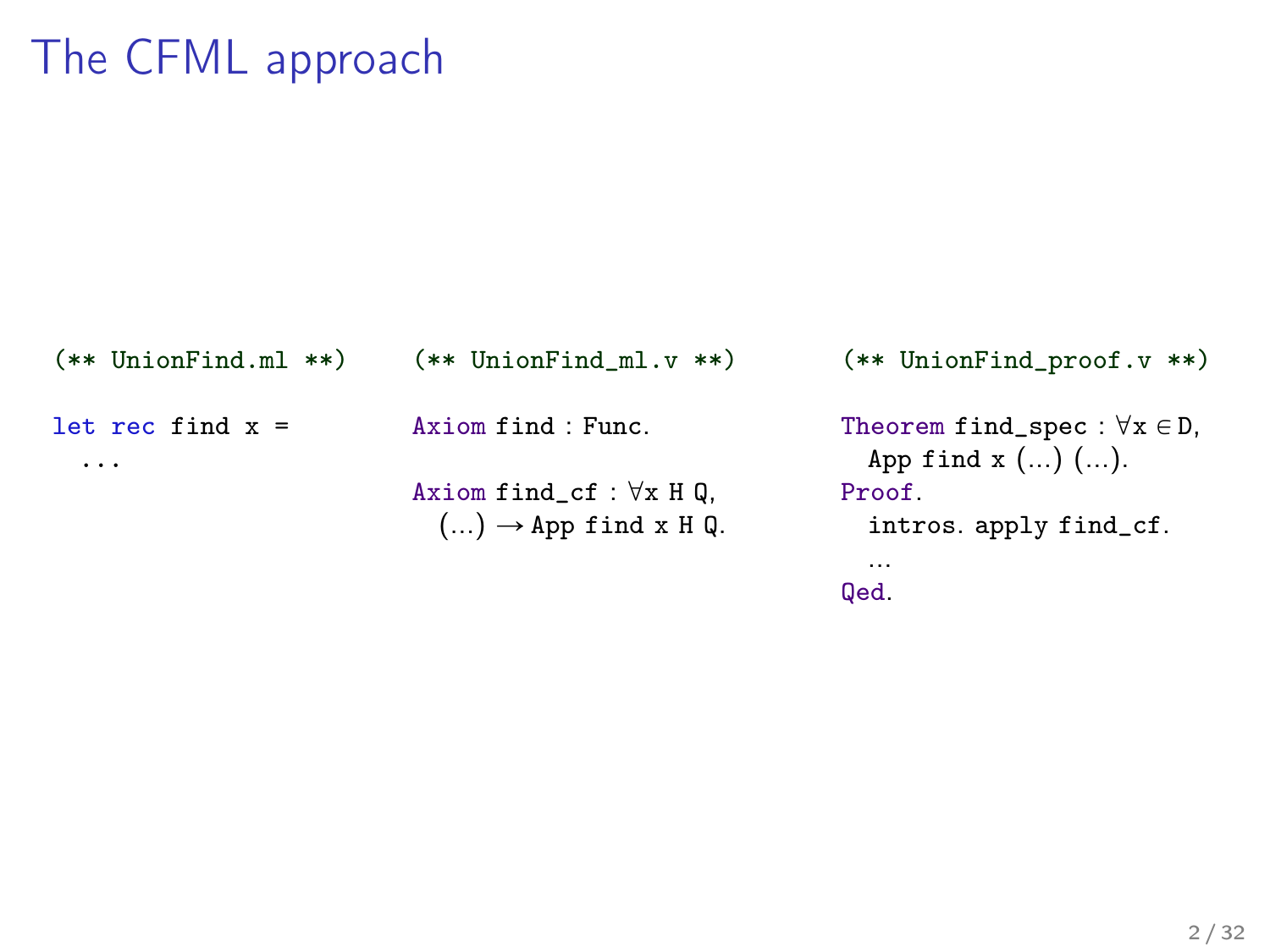# Characteristic formulae

The characteristic formula of a term t, written  $\llbracket t \rrbracket$ , is a predicate such that:

$$
\forall HQ. \quad [t] \, H \, Q \Rightarrow \{H\} \, t \, \{Q\}
$$

In any state satisfying H, t terminates on v, in a state satisfying  $Qv$ .

Example definition:

$$
\llbracket t_1 \, ; \, t_2 \rrbracket \;\; \equiv \;\; \lambda H Q. \; \exists H'. \; \llbracket t_1 \rrbracket \, H \, (\lambda \_ A'') \; \wedge \; \llbracket t_2 \rrbracket \, H' Q
$$

Characteristic formulae: sound and complete, follow the structure of the code (compositional and linear-sized), and support the frame rule.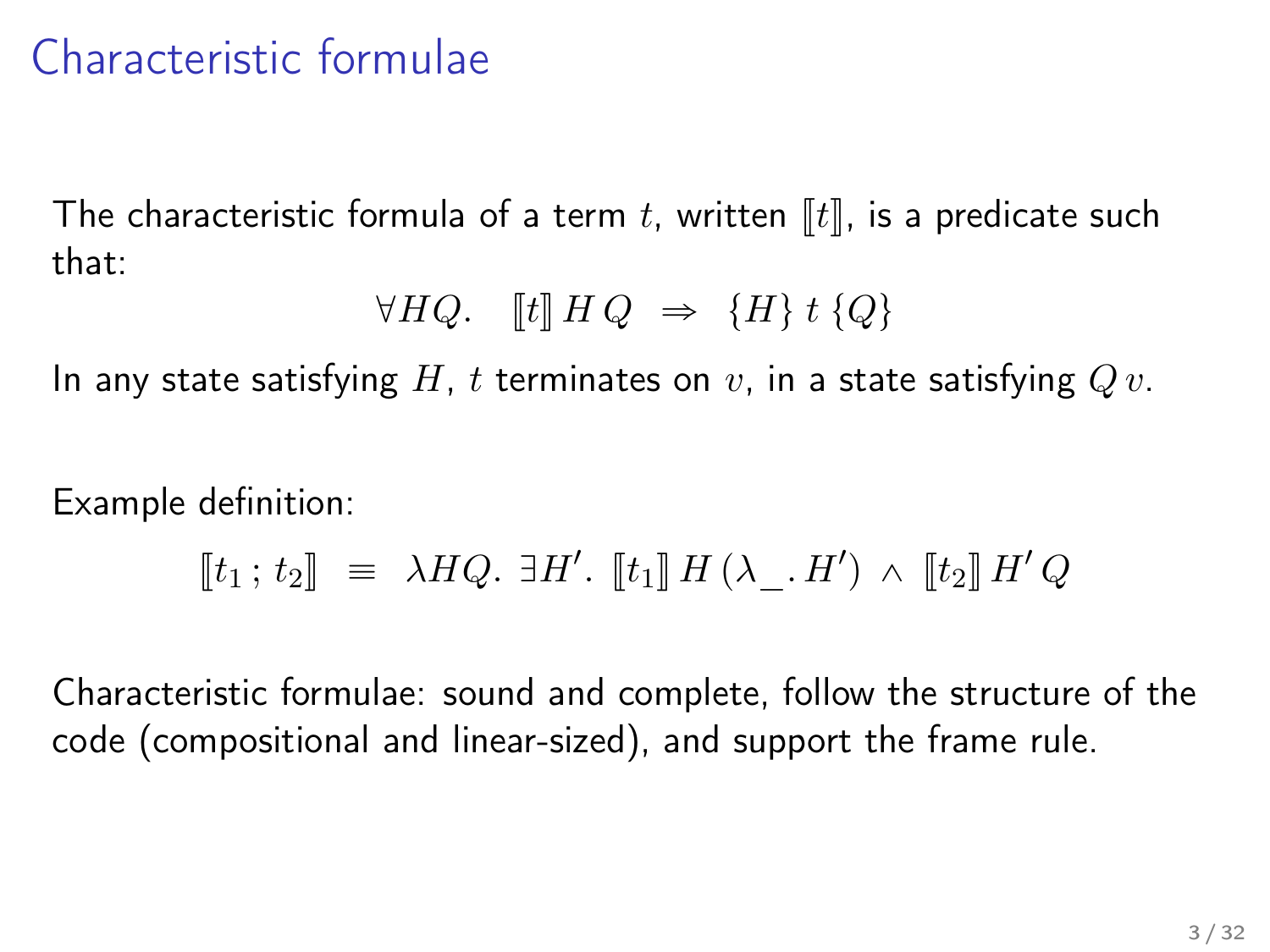## Characteristic formula generation

$$
[\![v]\!] = \lambda HQ. \ H \rhd Q \, v
$$
\n
$$
[\![t_1; t_2]\!] = \lambda HQ. \ \exists Q'. \ [\![t_1]\!] \ H \ Q' \wedge [\![t_2]\!] \ (Q' \, t\!) \ Q
$$
\n
$$
[\![\!] \text{let } x = t_1 \text{ in } t_2 \!] = \lambda HQ. \ \exists Q'. \ [\![t_1]\!] \ H \ Q' \wedge \forall x. \ [\![t_2]\!] \ (Q' \, x) \ Q
$$
\n
$$
[\![f \, v]\!] = \lambda HQ. \ \text{App } f \, v \ H \ Q
$$
\n
$$
[\![\!] \text{let } f = \lambda x. \ t_1 \text{ in } t_2 \!] = \lambda HQ. \ \forall f. \ P \Rightarrow [\![t_2]\!] \ H \ Q
$$
\n
$$
\text{where } P = (\forall x H' Q'. \ [\![t_1]\!] \ H' \ Q' \Rightarrow \text{App } f \, x \ H' \ Q')
$$

App has type:

 $\forall A B$ . Func  $\rightarrow A \rightarrow (\text{Heap} \rightarrow \text{Prop}) \rightarrow (B \rightarrow \text{Heap} \rightarrow \text{Hprop}) \rightarrow \text{Prop}$ .